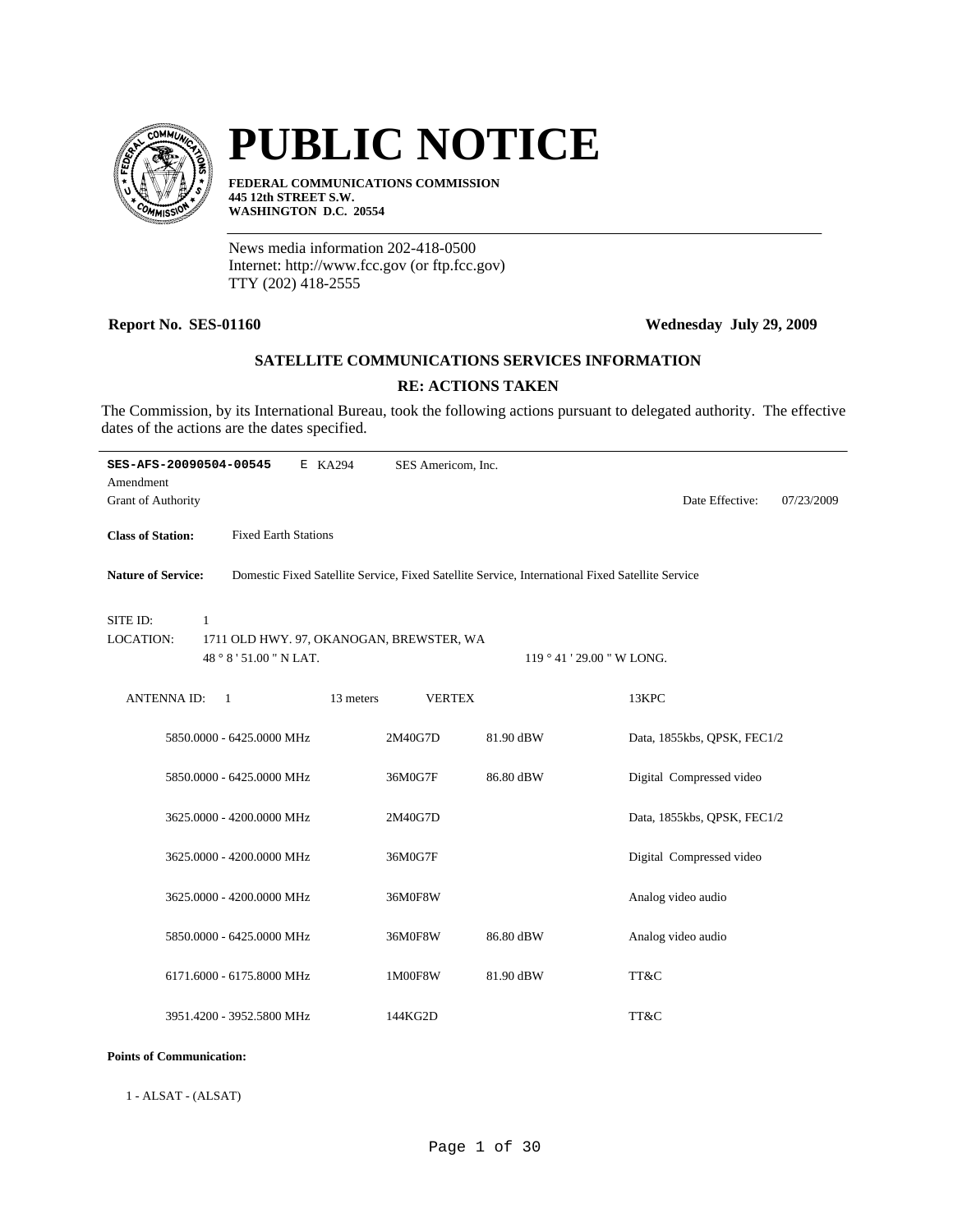| 1 - INTELSAT 805 - (304.5 E.L.)                                                                              |                    |                            |                               |  |  |  |  |  |
|--------------------------------------------------------------------------------------------------------------|--------------------|----------------------------|-------------------------------|--|--|--|--|--|
| 1 - INTELSAT AOR - (307.0 E.L.)                                                                              |                    |                            |                               |  |  |  |  |  |
| 1 - INTELSAT POR - (174.0 E.L.)                                                                              |                    |                            |                               |  |  |  |  |  |
| 1 - INTELSAT POR - (177.0 E.L.)                                                                              |                    |                            |                               |  |  |  |  |  |
| 1 - INTELSAT POR - (180.0 E.L.)                                                                              |                    |                            |                               |  |  |  |  |  |
| $1 - NSS$ 9 - (177 W.L.)                                                                                     |                    |                            |                               |  |  |  |  |  |
| SES-AMD-20090210-00167<br>E KA294<br>Amendment                                                               | SES Americom, Inc. |                            |                               |  |  |  |  |  |
| Grant of Authority                                                                                           |                    |                            | Date Effective:<br>07/23/2009 |  |  |  |  |  |
| <b>Class of Station:</b><br><b>Fixed Earth Stations</b>                                                      |                    |                            |                               |  |  |  |  |  |
| <b>Nature of Service:</b><br><b>Fixed Satellite Service</b>                                                  |                    |                            |                               |  |  |  |  |  |
| SITE ID:<br>$\mathbf{1}$<br>LOCATION:<br>1711 OLD HWY. 97, OKANOGAN, BREWSTER, WA<br>48 ° 8 ' 51.00 " N LAT. |                    | 119 ° 41 ' 33.20 " W LONG. |                               |  |  |  |  |  |
| <b>ANTENNAID:</b><br>13 meters<br>- 1                                                                        | <b>VERTEX</b>      |                            | 13KPC                         |  |  |  |  |  |
| 6171.6000 - 6175.8000 MHz                                                                                    | 1M00F8W            | 81.90 dBW                  | TT&C                          |  |  |  |  |  |
| 5850.0000 - 6425.0000 MHz                                                                                    | 2M40G7D            | 81.90 dBW                  | Data, 1855kbs, QPSK, FEC1/2   |  |  |  |  |  |
| 5850.0000 - 6425.0000 MHz                                                                                    | 36M0G7F            | 86.80 dBW                  | Digital Compressed video      |  |  |  |  |  |
| 5850.0000 - 6425.0000 MHz                                                                                    | 36M0F8W            | 86.80 dBW                  | Analog video audio            |  |  |  |  |  |
| 3951.4200 - 3952.5800 MHz                                                                                    | 144KG2D            |                            | TT&C                          |  |  |  |  |  |
| 3625.0000 - 4200.0000 MHz                                                                                    | 2M40G7D            |                            | Data, 1855kbs, QPSK, FEC1/2   |  |  |  |  |  |
| 3625.0000 - 4200.0000 MHz                                                                                    | 36M0G7F            |                            | Digital Compressed video      |  |  |  |  |  |
| 3625.0000 - 4200.0000 MHz                                                                                    | 36M0F8W            |                            | Analog video audio            |  |  |  |  |  |
| <b>Points of Communication:</b>                                                                              |                    |                            |                               |  |  |  |  |  |

- 1 ALSAT (ALSAT)
- 1 INTELSAT 805 (304.5 E.L.)
- 1 INTELSAT AOR (307.0 E.L.)
- 1 INTELSAT POR (174.0 E.L.)
- 1 INTELSAT POR (177.0 E.L.)
- 1 INTELSAT POR (180.0 E.L.)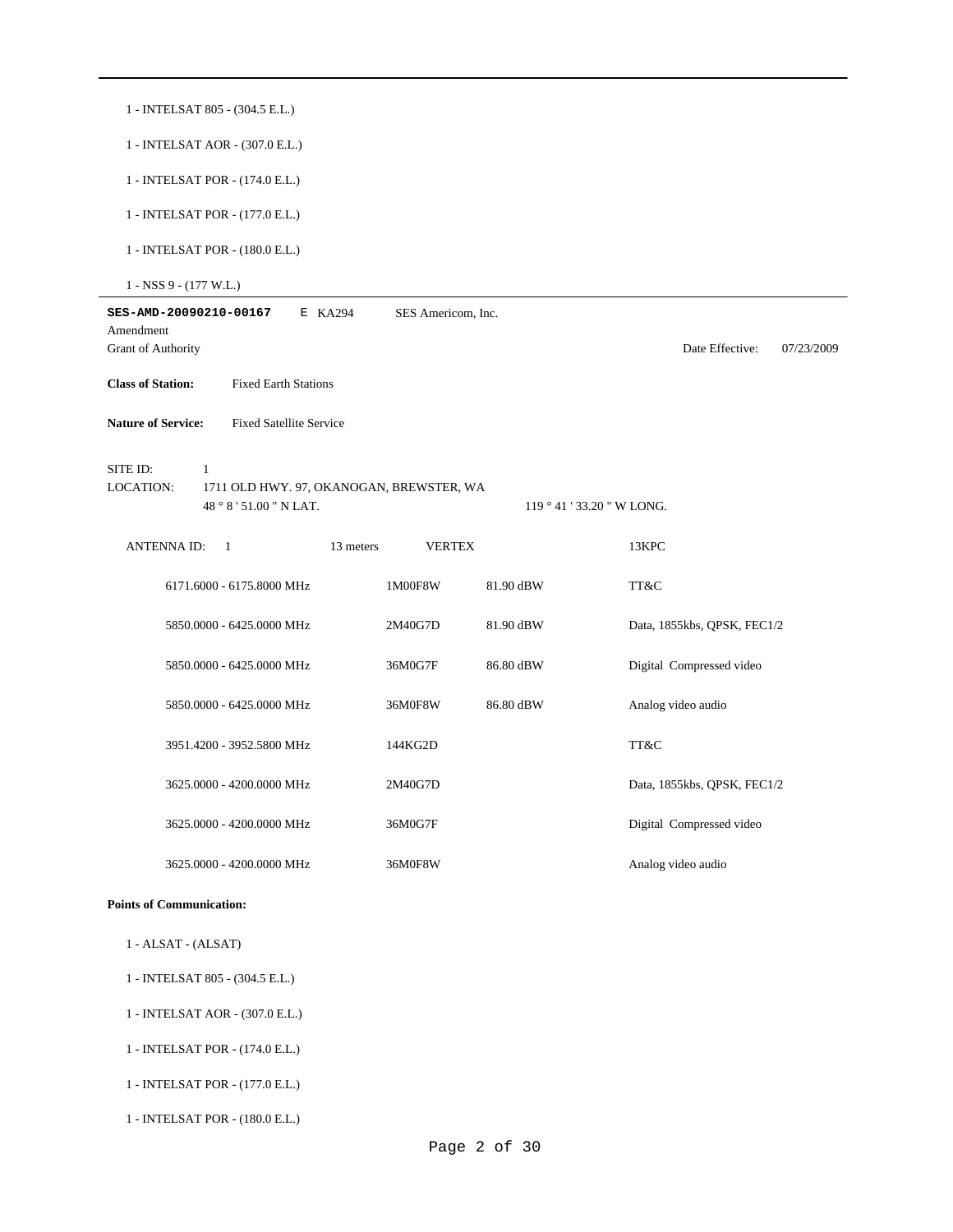|  | 1 - NSS 9 - (177 W.L.) |
|--|------------------------|
|--|------------------------|

| $1 - 13.337 - (111.89)$                                                                |                                |                                                 |                                                                          |
|----------------------------------------------------------------------------------------|--------------------------------|-------------------------------------------------|--------------------------------------------------------------------------|
| SES-AMD-20090616-00735<br>E E090098<br>Amendment<br>Grant of Authority                 |                                | Allen Holdings, Inc. d/b/a Allen Communications | Date Effective:<br>07/24/2009                                            |
| <b>Class of Station:</b><br>Temporary Fixed Earth Station                              |                                |                                                 |                                                                          |
| <b>Nature of Service:</b><br><b>Fixed Satellite Service</b>                            |                                |                                                 |                                                                          |
| SITE ID:<br>$\mathbf{1}$<br><b>LOCATION:</b><br>Various Locations, N/A, N/A            |                                |                                                 |                                                                          |
| ANTENNA ID:<br>$4.5M-C$<br>4.5 meters                                                  | Andrew Corp.                   |                                                 | ESA45AP1                                                                 |
| 5925.0000 - 6425.0000 MHz                                                              | 36M0G7D                        | 72.93 dBW                                       | Digital traffic, various FEC, data rates<br>and modulation               |
| 5925.0000 - 6425.0000 MHz                                                              | 51K2G7D                        | 44.46 dBW                                       | Digital traffic, various FEC, data rates<br>and modulation               |
| 5925,0000 - 6425,0000 MHz                                                              | 36M0F3F                        | 72.93 dBW                                       | Standard analog video                                                    |
| <b>ANTENNA ID:</b><br>4.5M-KU<br>4.5 meters                                            | Andrew Corp.                   |                                                 | ESA45AP1                                                                 |
| 14000.0000 - 14500.0000 MHz                                                            | 36M0G7D                        | 78.51 dBW                                       | Digital traffic, various FEC, data rates<br>and modulation               |
| 14000.0000 - 14500.0000 MHz                                                            | 51K2G7D                        | 50.04 dBW                                       | Digital traffic, various FEC, data rates<br>and modulation               |
| 14000.0000 - 14500.0000 MHz                                                            | 36M0F3F                        | 78.51 dBW                                       | Standard analog video                                                    |
| <b>Points of Communication:</b>                                                        |                                |                                                 |                                                                          |
| SES-LIC-20090428-00523<br>E E090079<br>Application for Authority<br>Grant of Authority | <b>Marshall Communications</b> |                                                 | 07/27/2009 - 07/27/2024<br>Date Effective:<br>07/27/2009                 |
| Temporary Fixed Earth Station<br><b>Class of Station:</b>                              |                                |                                                 |                                                                          |
| <b>Fixed Satellite Service</b><br><b>Nature of Service:</b>                            |                                |                                                 |                                                                          |
| SITE ID:<br>$\mathbf{1}$<br>LOCATION:<br><b>VARIOUS</b>                                |                                |                                                 |                                                                          |
| <b>ANTENNA ID:</b><br>2.4 meters<br>2.4M                                               | Patriot                        |                                                 | 240                                                                      |
| 3700.0000 - 4200.0000 MHz                                                              | 51K2G7W                        |                                                 | Digital Traffic, Various FEC, Various<br>Data Rates, Various Information |
| 3700.0000 - 4200.0000 MHz                                                              | 36M0G7W                        |                                                 | Digital Traffic, Various FEC, Various<br>Data Rates, Various Information |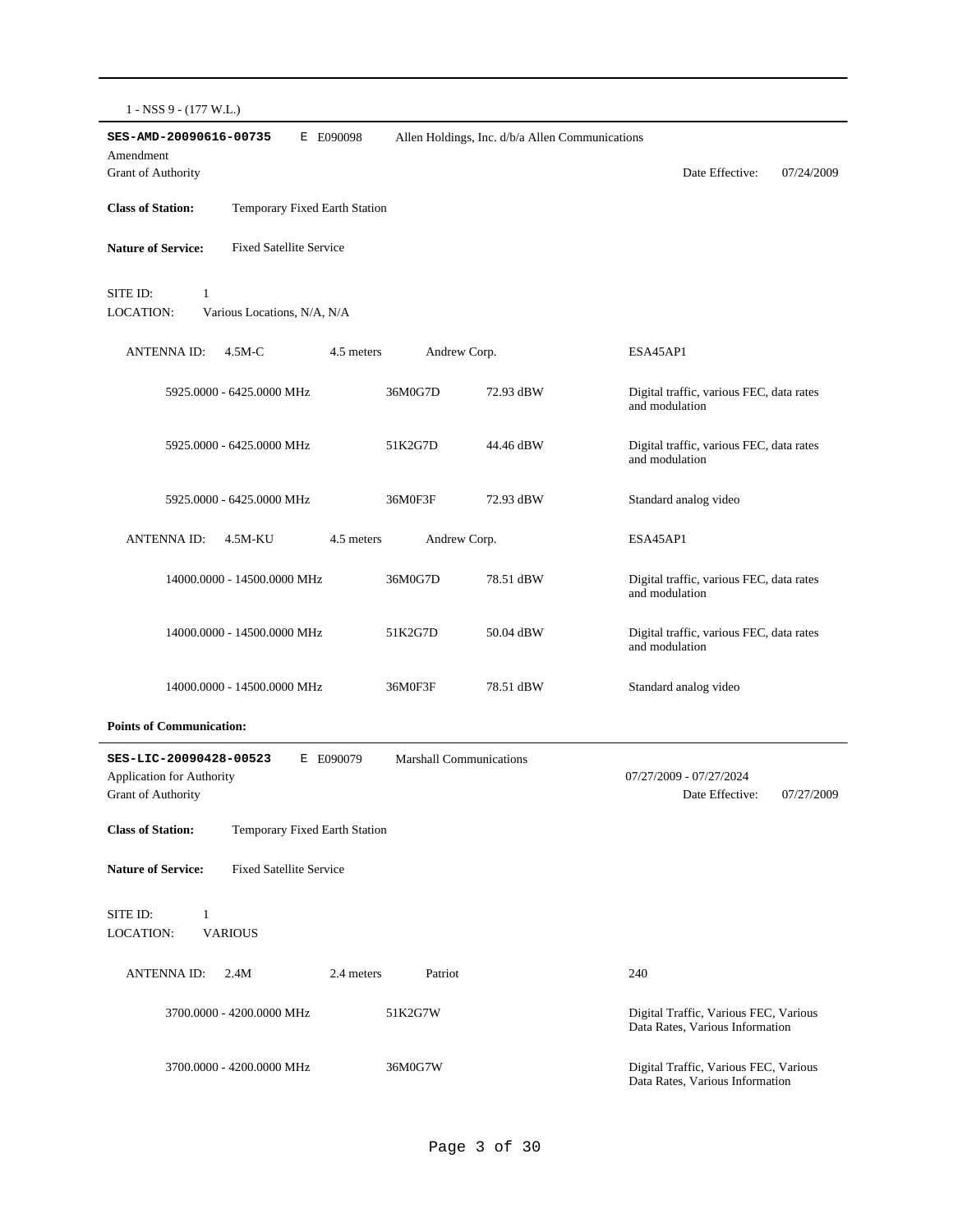| 5925.0000 - 6425.0000 MHz                                                                                    | 36M0G7W                        | 65.20 dBW                 | Digital Traffic, Various FEC, Various<br>Data Rates, Various Information |  |  |  |
|--------------------------------------------------------------------------------------------------------------|--------------------------------|---------------------------|--------------------------------------------------------------------------|--|--|--|
| 5925.0000 - 6425.0000 MHz                                                                                    | 51K2G7W                        | 40.27 dBW                 | Digital Traffic, Various FEC, Various<br>Data Rates, Various Information |  |  |  |
| <b>Points of Communication:</b>                                                                              |                                |                           |                                                                          |  |  |  |
| $1 - ALSAT - (ALSAT)$                                                                                        |                                |                           |                                                                          |  |  |  |
| SES-LIC-20090428-00524<br>E E090080<br><b>Application for Authority</b><br>Grant of Authority                | <b>Marshall Communications</b> |                           | 07/27/2009 - 07/27/2024<br>Date Effective:<br>07/27/2009                 |  |  |  |
| <b>Class of Station:</b><br>Temporary Fixed Earth Station                                                    |                                |                           |                                                                          |  |  |  |
| <b>Nature of Service:</b><br><b>Fixed Satellite Service</b>                                                  |                                |                           |                                                                          |  |  |  |
| SITE ID:<br>$\mathbf{1}$<br>LOCATION:<br><b>VARIOUS</b>                                                      |                                |                           |                                                                          |  |  |  |
| 2.4 meters<br><b>ANTENNA ID:</b><br>2.4M                                                                     | Patriot                        |                           | 240                                                                      |  |  |  |
| 3700.0000 - 4200.0000 MHz                                                                                    | 51K2G7W                        |                           | Digital Traffic, Various FEC, Various<br>Data Rates, Various Information |  |  |  |
| 3700.0000 - 4200.0000 MHz                                                                                    | 36M0G7W                        |                           | Digital Traffic, Various FEC, Various<br>Data Rates, Various Information |  |  |  |
| 5925.0000 - 6425.0000 MHz                                                                                    | 36M0G7W                        | 65.20 dBW                 | Digital Traffic, Various FEC, Various<br>Data Rates, Various Information |  |  |  |
| 5925.0000 - 6425.0000 MHz                                                                                    | 51K2G7W                        | 40.27 dBW                 | Digital Traffic, Various FEC, Various<br>Data Rates, Various Information |  |  |  |
| <b>Points of Communication:</b>                                                                              |                                |                           |                                                                          |  |  |  |
| 1 - ALSAT - (ALSAT)                                                                                          |                                |                           |                                                                          |  |  |  |
| SES-LIC-20090511-00584<br>E E090086<br>Application for Authority<br>Grant of Authority                       | VSAT Systems, LLC              |                           | 07/28/2009 - 07/28/2024<br>Date Effective:<br>07/28/2009                 |  |  |  |
| <b>Class of Station:</b><br><b>VSAT Network</b>                                                              |                                |                           |                                                                          |  |  |  |
| <b>Nature of Service:</b><br><b>Fixed Satellite Service</b>                                                  |                                |                           |                                                                          |  |  |  |
| SITE ID:<br>Akron (6.3m Hub)<br>LOCATION:<br>1520 S. Arlington, Summit, Akron, OH<br>41 ° 1 ' 51.50 " N LAT. |                                | 81 ° 29 ' 33.20 " W LONG. |                                                                          |  |  |  |
| 6.3 meters<br><b>ANTENNAID:</b><br>Hub <sub>2</sub>                                                          | Vertex/RSI                     |                           | 6.3M                                                                     |  |  |  |
| 11700.0000 - 12200.0000 MHz                                                                                  | 300KG7W                        |                           | Digital Audio and Data                                                   |  |  |  |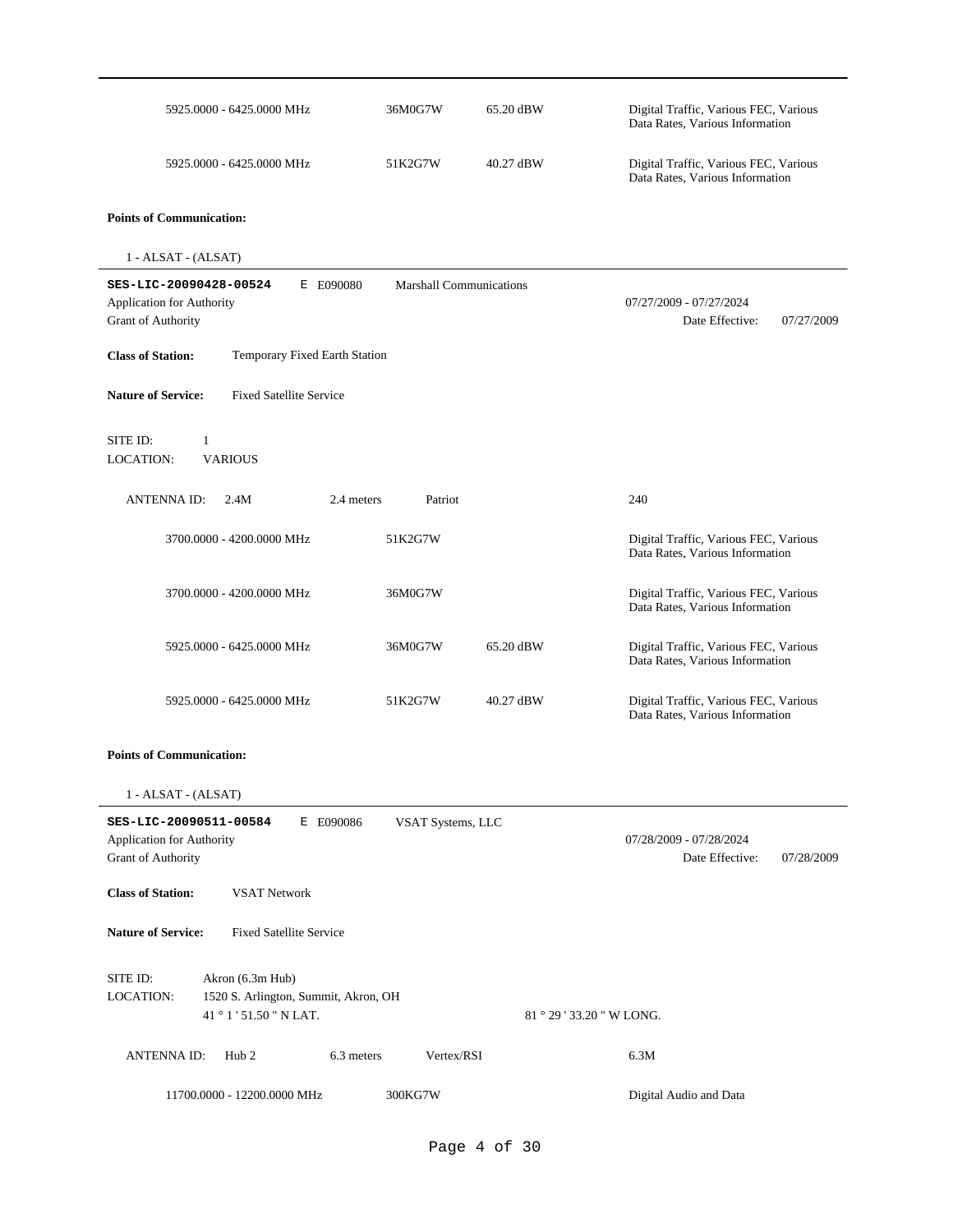|                              |                    | 11700.0000 - 12200.0000 MHz                                                         |               | 2M00G7W               |                           | Digital Audio and Data |
|------------------------------|--------------------|-------------------------------------------------------------------------------------|---------------|-----------------------|---------------------------|------------------------|
|                              |                    | 14000.0000 - 14500.0000 MHz                                                         |               | 2M60G7W               | 71.60 dBW                 | Digital Audio and Data |
|                              |                    | 14000.0000 - 14500.0000 MHz                                                         |               | 12M0G7W               | 77.50 dBW                 | Digital Audio and Data |
| SITE ID:<br>LOCATION:        |                    | Akron (6.3m Hub)<br>1520 S. Arlington, Summit, Akron, OH<br>41°1'51.50" NLAT.       |               |                       | 81 ° 29 ' 34.10 " W LONG. |                        |
|                              | <b>ANTENNA ID:</b> | Hub 3                                                                               | 6.3 meters    | Vertex/RSI            |                           | 6.3M                   |
|                              |                    | 11700.0000 - 12200.0000 MHz                                                         |               | 300KG7W               |                           | Digital Audio and Data |
|                              |                    | 11700.0000 - 12200.0000 MHz                                                         |               | 2M00G7W               |                           | Digital Audio and Data |
|                              |                    | 14000.0000 - 14500.0000 MHz                                                         |               | 2M60G7W               | 71.60 dBW                 | Digital Audio and Data |
|                              |                    | 14000.0000 - 14500.0000 MHz                                                         |               | 12M0G7W               | 77.50 dBW                 | Digital Audio and Data |
| SITE ID:<br><b>LOCATION:</b> |                    | Remote 1<br>220 (.75m Remotes) CONUS, Alaska, and Hawaii                            |               |                       |                           |                        |
|                              | ANTENNA ID:        | $R-1$                                                                               | $0.75$ meters | <b>Channel Master</b> |                           | 0.75M                  |
|                              |                    | 11700.0000 - 12200.0000 MHz                                                         |               | 2M60G7W               |                           | Digital Audio and Data |
|                              |                    | 11700.0000 - 12200.0000 MHz                                                         |               | 12M0G7W               |                           | Digital Audio and Data |
|                              |                    | 14000.0000 - 14500.0000 MHz                                                         |               | 300KG7W               | 37.10 dBW                 | Digital Audio and Data |
|                              |                    | 14000.0000 - 14500.0000 MHz                                                         |               | 2M00G7W               | 44.10 dBW                 | Digital Audio and Data |
| SITE ID:<br>LOCATION:        |                    | Akron (6.3m Hub)<br>1520 S. Arlington, Summit, Akron, OH<br>41 ° 1 ' 51.50 " N LAT. |               |                       | 81 ° 29 ' 33.70 " W LONG. |                        |
|                              | ANTENNA ID:        | Hub 1                                                                               | 6.3 meters    | Vertex/RSI            |                           | 6.3M                   |
|                              |                    | 11700.0000 - 12200.0000 MHz                                                         |               | 300KG7W               |                           | Digital Audio and Data |
|                              |                    | 11700.0000 - 12200.0000 MHz                                                         |               | 2M00G7W               |                           | Digital Audio and Data |
|                              |                    | 14000.0000 - 14500.0000 MHz                                                         |               | 2M60G7W               | 71.60 dBW                 | Digital Audio and Data |
|                              |                    | 14000.0000 - 14500.0000 MHz                                                         |               | 12M0G7W               | 77.50 dBW                 | Digital Audio and Data |
| SITE ID:<br>LOCATION:        |                    | Remote 4<br>157 (1.0m Remotes) CONUS, Alaska, and Hawaii                            |               |                       |                           |                        |
|                              | <b>ANTENNAID:</b>  | R-4                                                                                 | 1 meters      | Patriot Ant. Systems  |                           | 1M                     |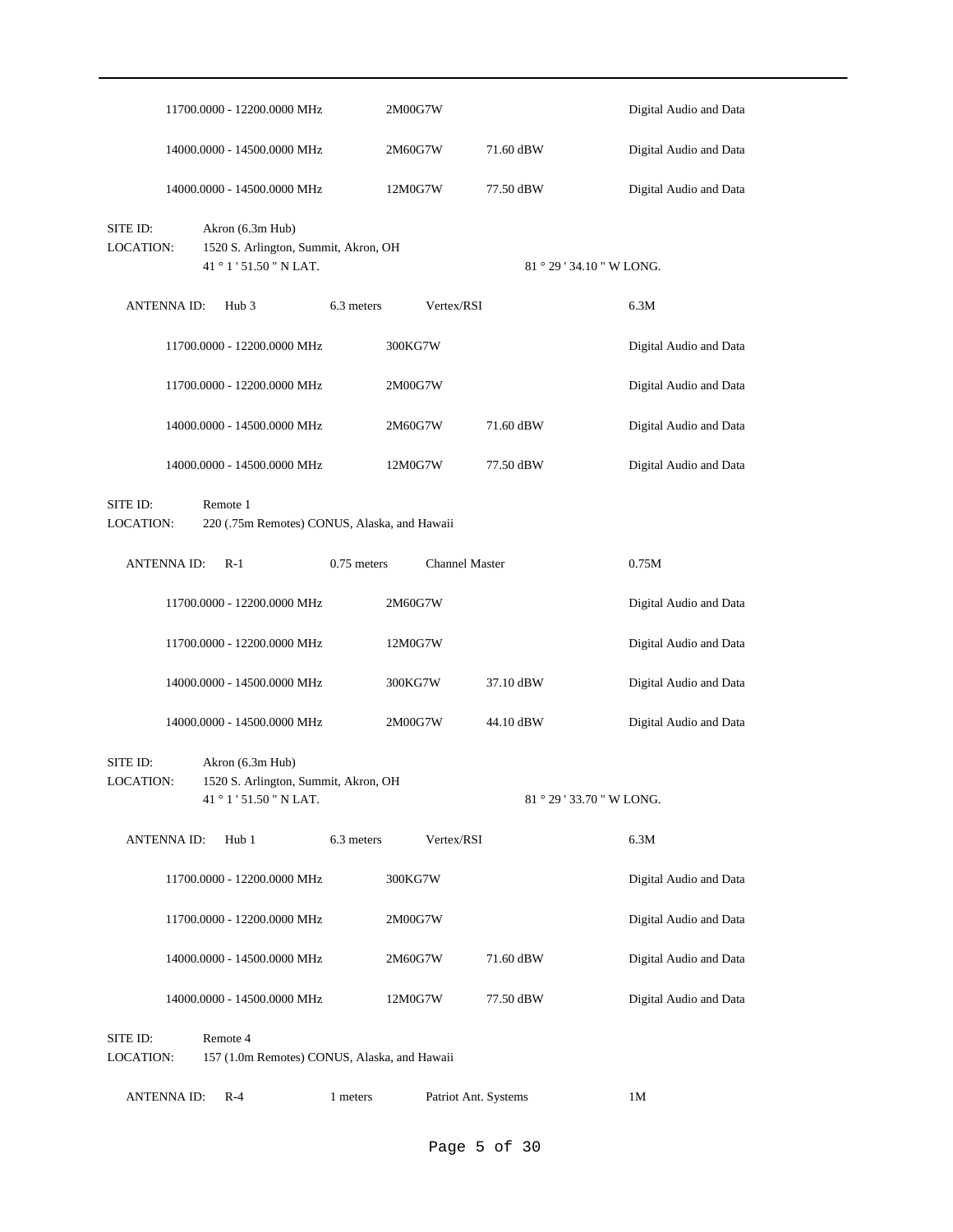|                              |                    | 11700.0000 - 12200.0000 MHz                              |             | 2M60G7W |                      |           | Digital Audio and Data |
|------------------------------|--------------------|----------------------------------------------------------|-------------|---------|----------------------|-----------|------------------------|
|                              |                    | 11700.0000 - 12200.0000 MHz                              |             | 12M0G7W |                      |           | Digital Audio and Data |
|                              |                    | 14000.0000 - 14500.0000 MHz                              |             | 300KG7W |                      | 38.10 dBW | Digital Audio and Data |
|                              |                    | 14000.0000 - 14500.0000 MHz                              |             | 2M00G7W |                      | 46.30 dBW | Digital Audio and Data |
| SITE ID:<br><b>LOCATION:</b> |                    | Remote 5<br>384 (1.2m Remotes) CONUS, Alaska, and Hawaii |             |         |                      |           |                        |
|                              | <b>ANTENNA ID:</b> | $R-5$                                                    | 1.2 meters  |         | Prodelin Corporation |           | 1.2M                   |
|                              |                    | 11700.0000 - 12200.0000 MHz                              |             | 2M60G7W |                      |           | Digital Audio and Data |
|                              |                    | 11700.0000 - 12200.0000 MHz                              |             | 12M0G7W |                      |           | Digital Audio and Data |
|                              |                    | 14000.0000 - 14500.0000 MHz                              |             | 300KG7W |                      | 48.10 dBW | Digital Audio and Data |
|                              |                    | 14000.0000 - 14500.0000 MHz                              |             | 2M00G7W |                      | 48.10 dBW | Digital Audio and Data |
| SITE ID:<br><b>LOCATION:</b> |                    | Remote 6<br>945 (1.2m Remotes) CONUS, Alaska, and Hawaii |             |         |                      |           |                        |
|                              | <b>ANTENNA ID:</b> | $R-6$                                                    | 1.2 meters  |         | Andrew Corporation   |           | ESA <sub>1.2</sub>     |
|                              |                    | 11700.0000 - 12200.0000 MHz                              |             | 2M60G7W |                      |           | Digital Audio and Data |
|                              |                    | 11700.0000 - 12200.0000 MHz                              |             | 12M0G7W |                      |           | Digital Audio and Data |
|                              |                    | 14000.0000 - 14500.0000 MHz                              |             | 300KG7W |                      | 48.10 dBW | Digital Audio and Data |
|                              |                    | 14000.0000 - 14500.0000 MHz                              |             | 2M00G7W |                      | 49.30 dBW | Digital Audio and Data |
| SITE ID:<br>LOCATION:        |                    | Remote 2<br>40 (.95m Remotes) CONUS, Alaska, and Hawaii  |             |         |                      |           |                        |
|                              | <b>ANTENNA ID:</b> | $R-2$                                                    | 0.95 meters |         | Prodelin Corporation |           | 0.95M                  |
|                              |                    | 11700.0000 - 12200.0000 MHz                              |             | 2M60G7W |                      |           | Digital Audio and Data |
|                              |                    | 11700.0000 - 12200.0000 MHz                              |             | 12M0G7W |                      |           | Digital Audio and Data |
|                              |                    | 14000.0000 - 14500.0000 MHz                              |             | 300KG7W |                      | 41.00 dBW | Digital Audio and Data |
|                              |                    | 14000.0000 - 14500.0000 MHz                              |             | 2M00G7W |                      | 46.00 dBW | Digital Audio and Data |
| SITE ID:<br>LOCATION:        |                    | Remote 3<br>99 (.98m Remotes) CONUS, Alaska, and Hawaii  |             |         |                      |           |                        |
|                              | <b>ANTENNAID:</b>  | $R-3$                                                    | 0.98 meters |         | Prodelin Corporation |           | 0.98M                  |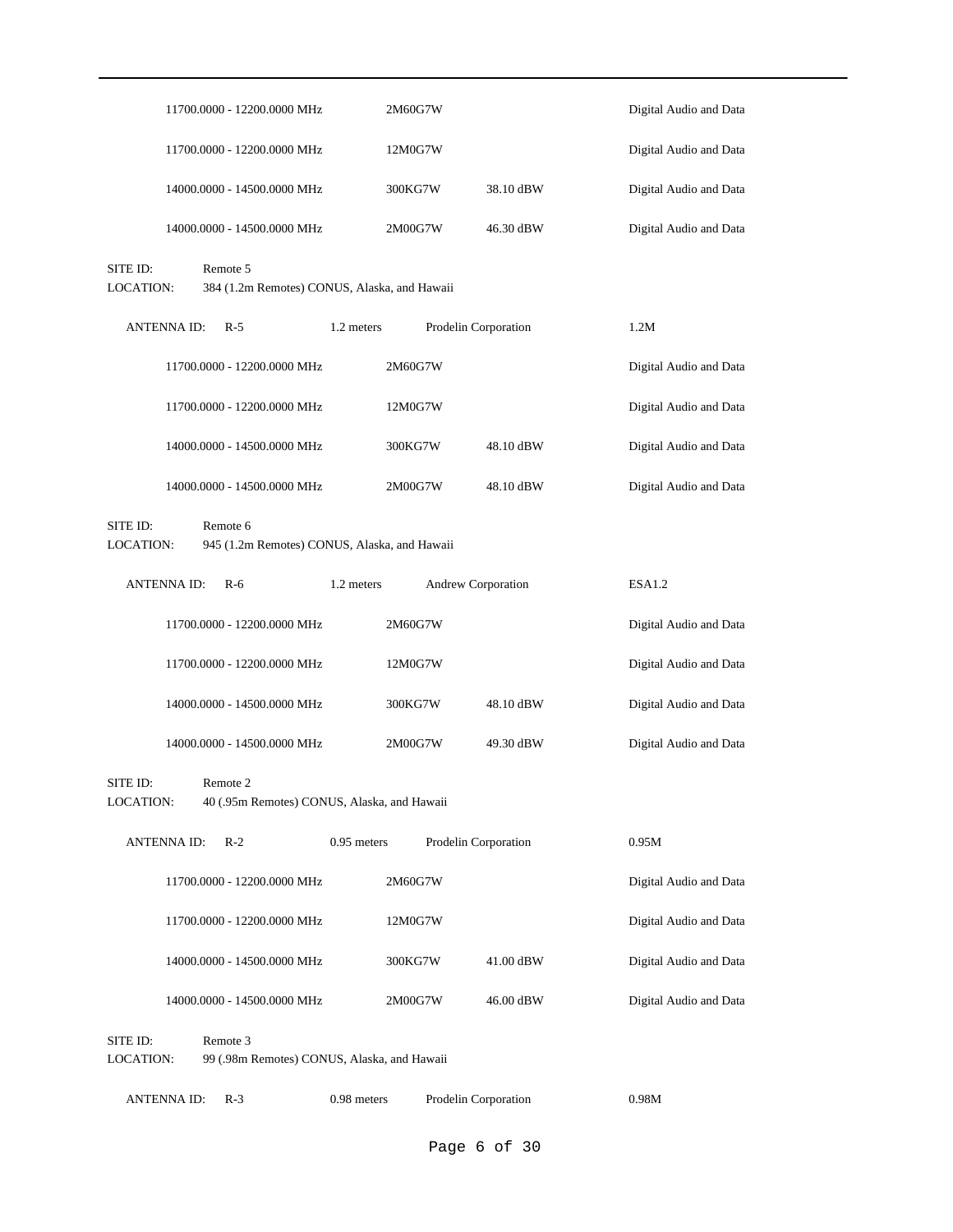|                              | 11700.0000 - 12200.0000 MHz                              |            | 2M60G7W               |           | Digital Audio and Data |
|------------------------------|----------------------------------------------------------|------------|-----------------------|-----------|------------------------|
|                              | 11700.0000 - 12200.0000 MHz                              |            | 12M0G7W               |           | Digital Audio and Data |
|                              | 14000.0000 - 14500.0000 MHz                              |            | 300KG7W               | 38.60 dBW | Digital Audio and Data |
|                              | 14000.0000 - 14500.0000 MHz                              |            | 2M00G7W               | 46.10 dBW | Digital Audio and Data |
| SITE ID:<br><b>LOCATION:</b> | Remote 9<br>200 (1.2m Remotes) CONUS Alaska, and Hawaii  |            |                       |           |                        |
| <b>ANTENNA ID:</b>           | $R-9$                                                    | 1.2 meters | Patriot Ant. Systems  |           | 1.2M                   |
|                              | 11700.0000 - 12200.0000 MHz                              |            | 2M60G7W               |           | Digital Audio and Data |
|                              | 11700.0000 - 12200.0000 MHz                              |            | 12M0G7W               |           | Digital Audio and Data |
|                              | 14000.0000 - 14500.0000 MHz                              |            | 300KG7W               | 48.30 dBW | Digital Audio and Data |
|                              | 14000.0000 - 14500.0000 MHz                              |            | 2M00G7W               | 53.90 dBW | Digital Audio and Data |
| SITE ID:<br>LOCATION:        | Remote 10<br>87 (1.8m Remotes) CONUS, Alaska, and Hawaii |            |                       |           |                        |
| ANTENNA ID:                  | $R-10$                                                   | 1.8 meters | Andrew Corporation    |           | ASC1.8                 |
|                              | 11700.0000 - 12200.0000 MHz                              |            | 2M60G7W               |           | Digital Audio and Data |
|                              | 11700.0000 - 12200.0000 MHz                              |            | 12M0G7W               |           | Digital Audio and Data |
|                              | 14000.0000 - 14500.0000 MHz                              |            | 300KG7W               | 51.80 dBW | Digital Audio and Data |
|                              | 14000.0000 - 14500.0000 MHz                              |            | 2M00G7W               | 54.00 dBW | Digital Audio and Data |
| SITE ID:<br>LOCATION:        | Remote 11<br>87 (1.8m Remotes) CONUS, Alaska, and Hawaii |            |                       |           |                        |
| <b>ANTENNA ID:</b>           | $R-11$                                                   | 1.8 meters | <b>Channel Master</b> |           | 1.8M                   |
|                              | 11700.0000 - 12200.0000 MHz                              |            | 2M60G7W               |           | Digital Audio and Data |
|                              | 11700.0000 - 12200.0000 MHz                              |            | 12M0G7W               |           | Digital Audio and Data |
|                              | 14000.0000 - 14500.0000 MHz                              |            | 300KG7W               | 51.60 dBW | Digital Audio and Data |
|                              | 14000.0000 - 14500.0000 MHz                              |            | 2M00G7W               | 52.80 dBW | Digital Audio and Data |
| SITE ID:<br>LOCATION:        | Remote 7<br>745 (1.2m Remotes) CONUS, Alaska, and Hawaii |            |                       |           |                        |
| <b>ANTENNAID:</b>            | $R-7$                                                    | 1.2 meters | C-COM                 |           | 1.2M                   |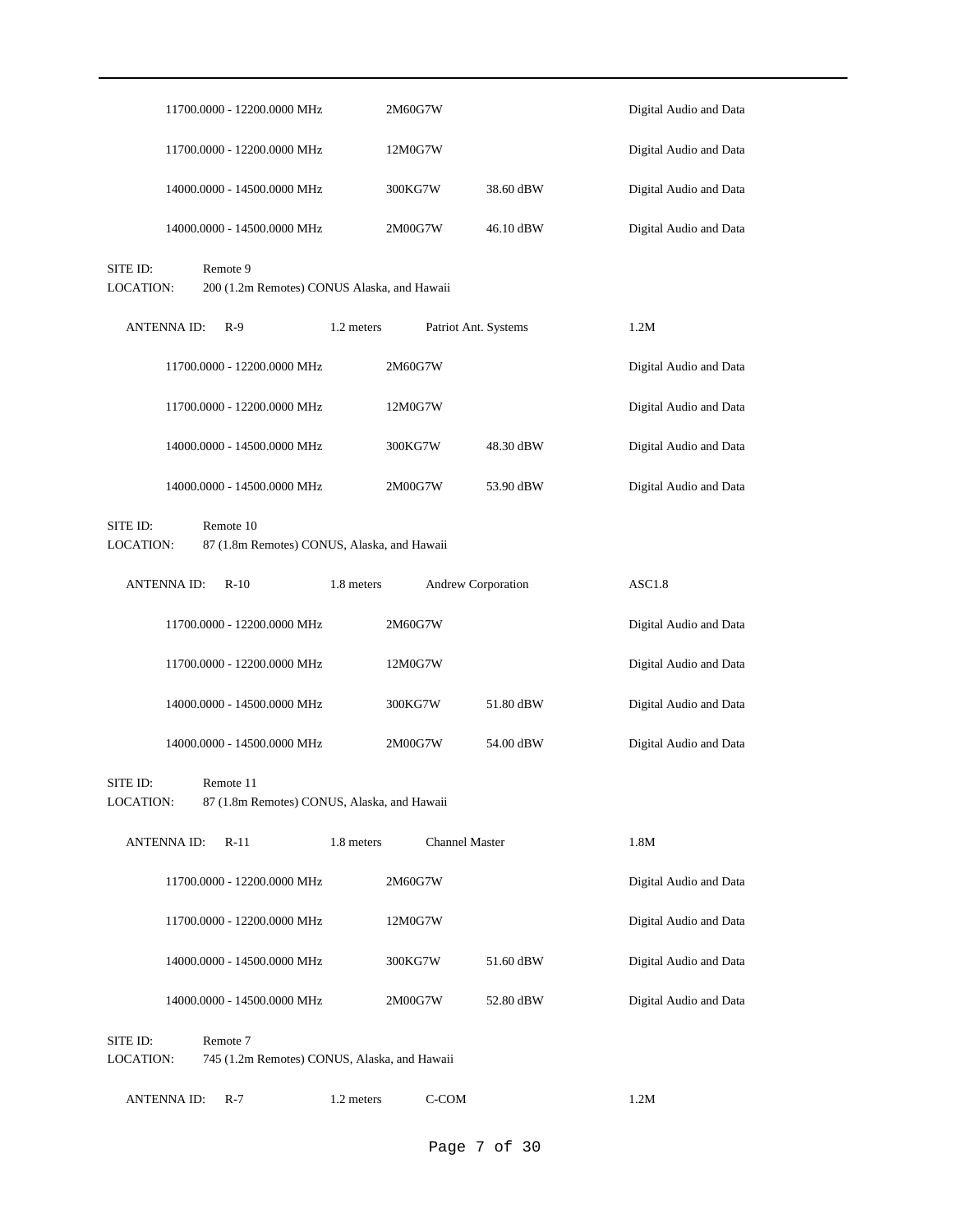|                                                                                  |                    | 11700.0000 - 12200.0000 MHz                              |            | 2M60G7W               |           | Digital Audio and Data    |
|----------------------------------------------------------------------------------|--------------------|----------------------------------------------------------|------------|-----------------------|-----------|---------------------------|
|                                                                                  |                    | 11700.0000 - 12200.0000 MHz                              |            | 12M0G7W               |           | Digital Audio and Data    |
|                                                                                  |                    | 14000.0000 - 14500.0000 MHz                              |            | 300KG7W               | 47.80 dBW | Digital Audio and Data    |
|                                                                                  |                    | 14000.0000 - 14500.0000 MHz                              |            | 2M00G7W               | 47.80 dBW | Digital Audio and Data    |
| SITE ID:<br><b>LOCATION:</b>                                                     |                    | Remote 8<br>945 (1.2m Remotes) CONUS, Alaska, and Hawaii |            |                       |           |                           |
|                                                                                  | <b>ANTENNA ID:</b> | $R-8$                                                    | 1.2 meters | <b>Channel Master</b> |           | 120TX                     |
|                                                                                  |                    | 11700.0000 - 12200.0000 MHz                              |            | 2M60G7W               |           | Digital Audio and Data    |
|                                                                                  |                    | 11700.0000 - 12200.0000 MHz                              |            | 12M0G7W               |           | Digital Audio and Data    |
|                                                                                  |                    | 14000.0000 - 14500.0000 MHz                              |            | 300KG7W               | 48.10 dBW | Digital Audio and Data    |
|                                                                                  |                    | 14000.0000 - 14500.0000 MHz                              |            | 2M00G7W               | 48.10 dBW | Digital Audio and Data    |
| SITE ID:<br>Remote 14<br>LOCATION:<br>5 (2.4m Remotes) CONUS, Alaska, and Hawaii |                    |                                                          |            |                       |           |                           |
|                                                                                  | <b>ANTENNA ID:</b> | $R-14$                                                   | 2.4 meters | Patriot Ant. Systems  |           | 240KU                     |
|                                                                                  |                    | 11700.0000 - 12200.0000 MHz                              |            | 2M60G7W               |           | Digital Audio and Data    |
|                                                                                  |                    | 11700.0000 - 12200.0000 MHz                              |            | 12M0G7W               |           | Digital Audio and Data    |
|                                                                                  |                    | 14000.0000 - 14500.0000 MHz                              |            | 300KG7W               | 54.40 dBW | Digital Audio and Digital |
|                                                                                  |                    | 14000.0000 - 14500.0000 MHz                              |            | 2M00G7W               | 54.40 dBW | Digital Audio and Data    |
| SITE ID:<br><b>LOCATION:</b>                                                     |                    | Remote 15<br>5 (2.4m Remotes) CONUS, Alaska, and Hawaii  |            |                       |           |                           |
|                                                                                  | <b>ANTENNA ID:</b> | $R-15$                                                   | 2.4 meters | <b>Channel Master</b> |           | 2.4M                      |
|                                                                                  |                    | 11700.0000 - 12200.0000 MHz                              |            | 2M60G7W               |           | Digital Audio and Data    |
|                                                                                  |                    | 11700.0000 - 12200.0000 MHz                              |            | 12M0G7W               |           | Digital Audio and Data    |
|                                                                                  |                    | 14000.0000 - 14500.0000 MHz                              |            | 300KG7W               | 54.10 dBW | Digital Audio and Data    |
|                                                                                  |                    | 14000.0000 - 14500.0000 MHz                              |            | 2M00G7W               | 54.10 dBW | Digital Audio and Data    |
| SITE ID:<br>LOCATION:                                                            |                    | Remote 12<br>87 (1.8m Remotes) CONUS, Alaska, and Hawaii |            |                       |           |                           |
|                                                                                  | <b>ANTENNAID:</b>  | $R-12$                                                   | 1.8 meters | Prodelin Corporation  |           | 1.8M                      |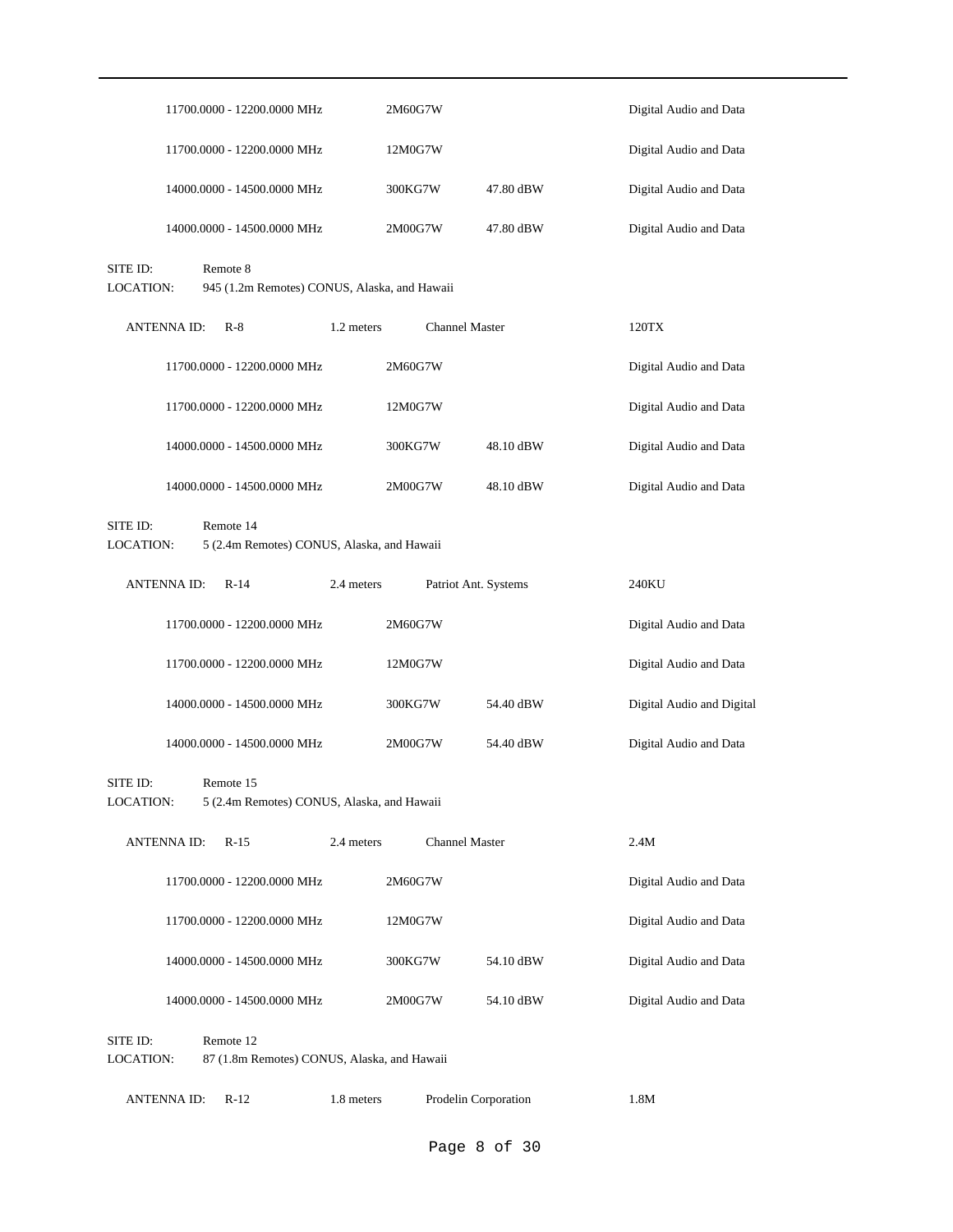| 11700.0000 - 12200.0000 MHz                                                              | 2M60G7W                            |           | Digital Audio and Data |
|------------------------------------------------------------------------------------------|------------------------------------|-----------|------------------------|
| 11700.0000 - 12200.0000 MHz                                                              | 12M0G7W                            |           | Digital Audio and Data |
| 14000.0000 - 14500.0000 MHz                                                              | 300KG7W                            | 51.30 dBW | Digital Audio and Data |
| 14000.0000 - 14500.0000 MHz                                                              | 2M00G7W                            | 51.30 dBW | Digital Audio and Data |
| Remote 13<br>SITE ID:<br><b>LOCATION:</b><br>87 (1.8m Remotes) CONUS, Alaska, and Hawaii |                                    |           |                        |
| <b>ANTENNA ID:</b><br>$R-13$                                                             | 1.8 meters<br>Patriot Ant. Systems |           | 180KU                  |
| 11700.0000 - 12200.0000 MHz                                                              | 2M60G7W                            |           | Digital Audio and Data |
| 11700.0000 - 12200.0000 MHz                                                              | 12M0G7W                            |           | Digital Audio and Data |
| 14000.0000 - 14500.0000 MHz                                                              | 300KG7W                            | 51.80 dBW | Digital Audio and Data |
| 14000.0000 - 14500.0000 MHz                                                              | 2M00G7W                            | 54.00 dBW | Digital Audio and Data |
| <b>Points of Communication:</b>                                                          |                                    |           |                        |
| Akron (6.3m Hub) - ALSAT - (ALSAT)                                                       |                                    |           |                        |
| Akron (6.3m Hub) - ALSAT - (ALSAT)                                                       |                                    |           |                        |
| Akron (6.3m Hub) - ALSAT - (ALSAT)                                                       |                                    |           |                        |
| Remote 1 - ALSAT - (ALSAT)                                                               |                                    |           |                        |
| Remote 10 - ALSAT - (ALSAT)                                                              |                                    |           |                        |
| Remote 11 - ALSAT - (ALSAT)                                                              |                                    |           |                        |
| Remote 12 - ALSAT - (ALSAT)                                                              |                                    |           |                        |

- Remote 13 ALSAT (ALSAT)
- Remote 14 ALSAT (ALSAT)
- Remote 15 ALSAT (ALSAT)
- Remote 2 ALSAT (ALSAT)
- Remote 3 ALSAT (ALSAT)
- Remote 4 ALSAT (ALSAT)
- Remote 5 ALSAT (ALSAT)
- Remote 6 ALSAT (ALSAT)
- Remote 7 ALSAT (ALSAT)
- Remote 8 ALSAT (ALSAT)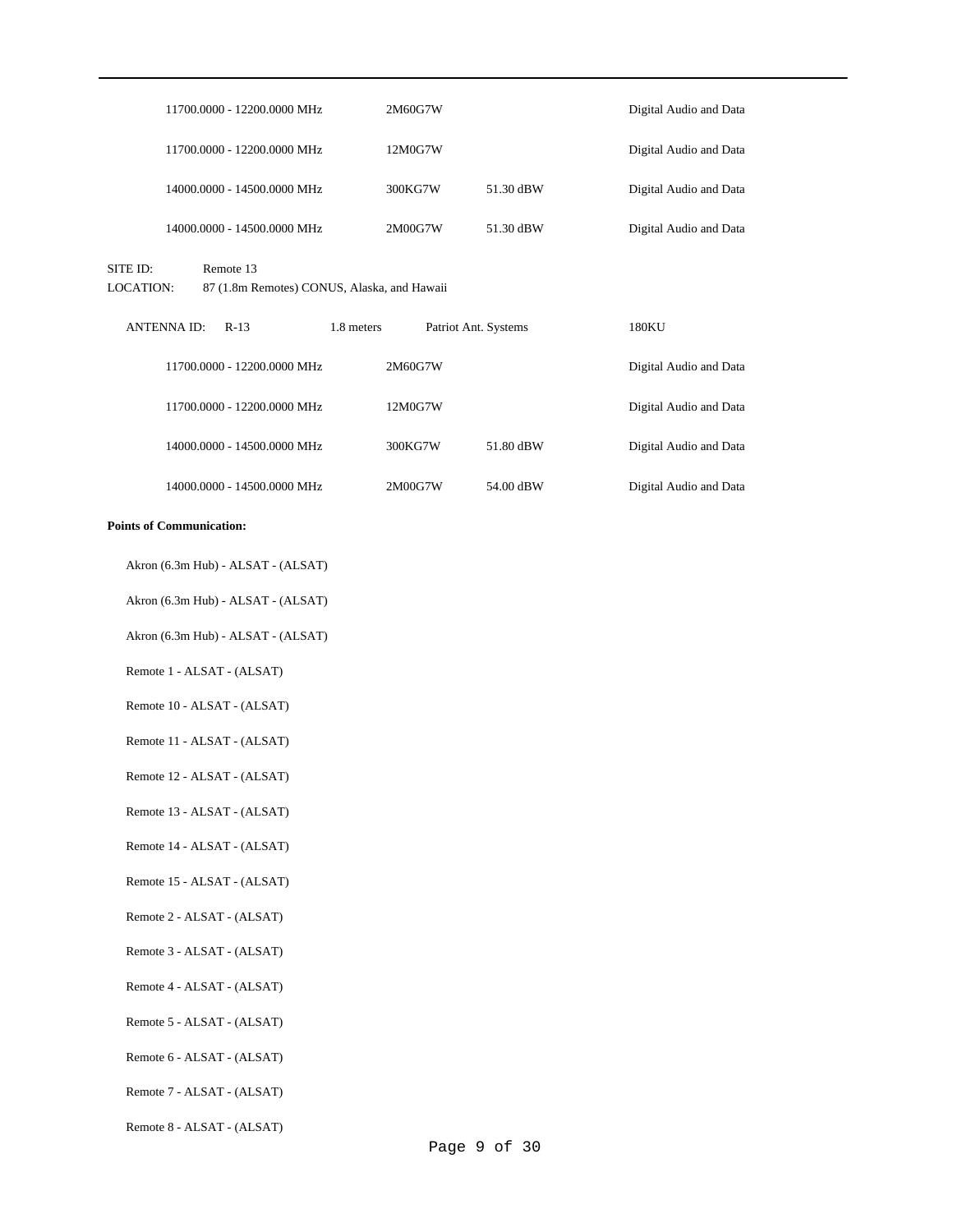|                                                                                                                                                                                | Remote 9 - ALSAT - (ALSAT)    |            |                 |                                                              |                                                          |  |  |  |  |
|--------------------------------------------------------------------------------------------------------------------------------------------------------------------------------|-------------------------------|------------|-----------------|--------------------------------------------------------------|----------------------------------------------------------|--|--|--|--|
| SES-LIC-20090603-00686<br><b>Application for Authority</b><br><b>Grant of Authority</b>                                                                                        |                               | E E090095  |                 | UPSTREAM INVESTMENTS, LLC                                    | 07/27/2009 - 07/27/2024<br>Date Effective:<br>07/27/2009 |  |  |  |  |
| <b>Class of Station:</b>                                                                                                                                                       | <b>VSAT Network</b>           |            |                 |                                                              |                                                          |  |  |  |  |
| <b>Nature of Service:</b><br><b>Fixed Satellite Service</b>                                                                                                                    |                               |            |                 |                                                              |                                                          |  |  |  |  |
| SITE ID:<br>LAF HUB 8.1<br>LOCATION:<br>4021 AMBASSADOR CAFFERY PARKWAY (HUB- A) 8.1M., LAFAYETTE PARISH, LAFAYETTE, LA<br>30 ° 10 ' 1.72 " N LAT.<br>$92°0'18.10''$ W LONG.   |                               |            |                 |                                                              |                                                          |  |  |  |  |
| <b>ANTENNA ID:</b>                                                                                                                                                             | 8.1 HUB-A                     | 8.1 meters |                 | <b>GENERAL DYNAMICS</b>                                      | 8.1 KPK                                                  |  |  |  |  |
|                                                                                                                                                                                | 14000.0000 - 14500.0000 MHz   |            | 4M00G7D         | 70.50 dBW                                                    | DIGITAL DATA, VIDEO, AND VOICE                           |  |  |  |  |
|                                                                                                                                                                                | 11700.0000 - 12200.0000 MHz   |            | 4M00G7D         |                                                              | DIGITAL DATA, VIDEO, AND VOICE                           |  |  |  |  |
| SITE ID:<br>LAF HUB 3.8<br>LOCATION:<br>4021 AMBASSADOR CAFFERY PARKWAY (HUB- B) 3.8M., LAFAYETTE PARISH, LAFAYETTE, LA<br>30 ° 10 ' 1.72 " N LAT.<br>92 ° 0 ' 18.10 " W LONG. |                               |            |                 |                                                              |                                                          |  |  |  |  |
| <b>ANTENNA ID:</b>                                                                                                                                                             | 3.8 HUB-B                     | 3.8 meters |                 | <b>GENERAL DYNAMICS</b>                                      | 3.8                                                      |  |  |  |  |
|                                                                                                                                                                                | 14000.0000 - 14500.0000 MHz   |            | 4M00G7D         | 61.40 dBW                                                    | DIGITAL DATA, VIDEO, AND VOICE                           |  |  |  |  |
|                                                                                                                                                                                | 11700.0000 - 12200.0000 MHz   |            | 4M00G7D         |                                                              | DIGITAL DATA, VIDEO, AND VOICE                           |  |  |  |  |
| SITE ID:<br>LOCATION:                                                                                                                                                          | LAF VSAT 1.2                  |            |                 | 4021 AMBASSADOR CAFFERY PARKWAY VSAT 1.2, CONUS, (320 UNITS) |                                                          |  |  |  |  |
| <b>ANTENNA ID:</b>                                                                                                                                                             | 1.2 VSAT                      | 1.2 meters | <b>PRODELIN</b> |                                                              | 1123                                                     |  |  |  |  |
|                                                                                                                                                                                | 14000.0000 - 14500.0000 MHz   |            | 1M00G7D         | 49.20 dBW                                                    | DIGITAL DATA, VIDEO, AND VOICE                           |  |  |  |  |
|                                                                                                                                                                                | 11700.0000 - 12200.0000 MHz   |            | 1M00G7D         |                                                              | DIGITAL DATA, VIDEO, AND VOICE                           |  |  |  |  |
| SITE ID:<br>LAF VSAT 1.8<br>LOCATION:<br>4021 AMBASSADOR CAFFERY PARKWAY VSAT 1.8, CONUS, (80 UNITS)                                                                           |                               |            |                 |                                                              |                                                          |  |  |  |  |
| <b>ANTENNA ID:</b>                                                                                                                                                             | 1.8 VSAT                      | 1.8 meters | <b>PRODELIN</b> |                                                              | 1184                                                     |  |  |  |  |
|                                                                                                                                                                                | 14000.0000 - 14500.0000 MHz   |            | 1M00G7D         | 52.50 dBW                                                    | DIGITAL DATA, VIDEO, AND VOICE                           |  |  |  |  |
|                                                                                                                                                                                | 11700.0000 - 12200.0000 MHz   |            | 1M00G7D         |                                                              | DIGITAL DATA, VIDEO, AND VOICE                           |  |  |  |  |
| <b>Points of Communication:</b>                                                                                                                                                |                               |            |                 |                                                              |                                                          |  |  |  |  |
|                                                                                                                                                                                | LAF HUB 3.8 - ALSAT - (ALSAT) |            |                 |                                                              |                                                          |  |  |  |  |

LAF HUB 3.8 - AMC-15 - (105 W.L.)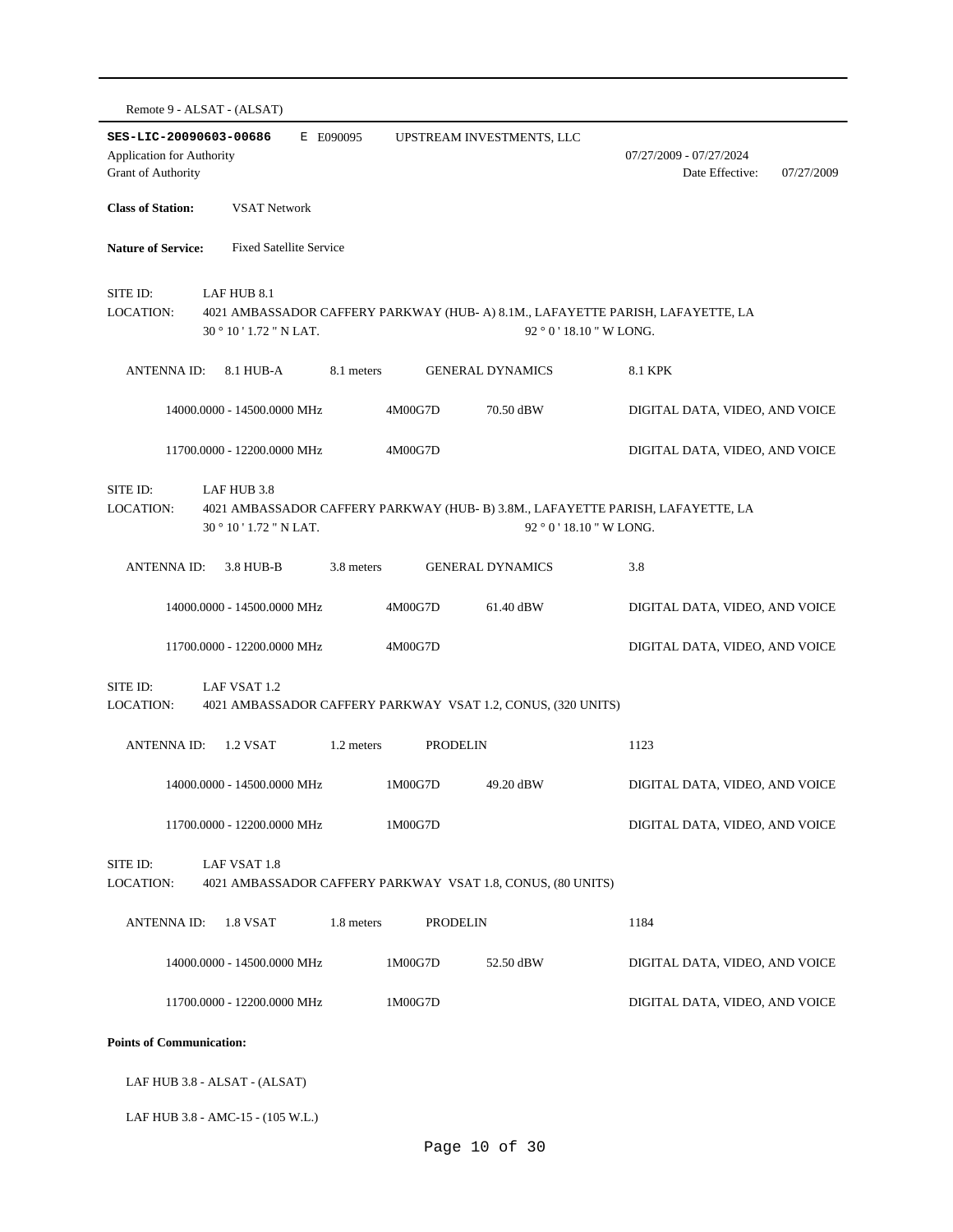| LAF HUB 3.8 - ESTRELA DO SUL 1 - (63 W.L.)                                                           |               |                                                 |                                                            |  |  |  |  |
|------------------------------------------------------------------------------------------------------|---------------|-------------------------------------------------|------------------------------------------------------------|--|--|--|--|
| LAF HUB 8.1 - ALSAT - (ALSAT)                                                                        |               |                                                 |                                                            |  |  |  |  |
| LAF HUB 8.1 - AMC-15 - (105 W.L.)                                                                    |               |                                                 |                                                            |  |  |  |  |
| LAF HUB 8.1 - ESTRELA DO SUL 1 - (63 W.L.)                                                           |               |                                                 |                                                            |  |  |  |  |
| LAF VSAT 1.2 - AMC-15 - (105 W.L.)                                                                   |               |                                                 |                                                            |  |  |  |  |
| LAF VSAT 1.8 - AMC-15 - (105 W.L.)                                                                   |               |                                                 |                                                            |  |  |  |  |
| SES-LIC-20090609-00706<br>E E090098<br>Application for Authority<br><b>Grant of Authority</b>        |               | Allen Holdings, Inc. d/b/a Allen Communications | 07/24/2009 - 07/24/2024<br>Date Effective:<br>07/24/2009   |  |  |  |  |
| <b>Class of Station:</b><br>Temporary Fixed Earth Station                                            |               |                                                 |                                                            |  |  |  |  |
| <b>Nature of Service:</b><br><b>Fixed Satellite Service</b>                                          |               |                                                 |                                                            |  |  |  |  |
| SITE ID:<br>$\mathbf{1}$<br><b>LOCATION:</b><br>Various Locations, N/A, N/A                          |               |                                                 |                                                            |  |  |  |  |
| <b>ANTENNAID:</b><br>$4.5M-C$<br>4.5 meters                                                          | Andrew Corp.  |                                                 | ESA45AP1                                                   |  |  |  |  |
| 5925.0000 - 6425.0000 MHz                                                                            | 36M0F3F       | 72.93 dBW                                       | Standard analog video                                      |  |  |  |  |
| 5925.0000 - 6425.0000 MHz                                                                            | 51K2G7D       | 44.46 dBW                                       | Digital traffic, various FEC, data rates<br>and modulation |  |  |  |  |
| 5925.0000 - 6425.0000 MHz                                                                            | 36M0G7D       | 72.93 dBW                                       | Digital traffic, various FEC, data rates<br>and modulation |  |  |  |  |
| <b>ANTENNAID:</b><br>4.5 meters<br>4.5M-KU                                                           | Andrew Corp.  |                                                 | ESA45AP1                                                   |  |  |  |  |
| 14000.0000 - 14500.0000 MHz                                                                          | 36M0F3F       | 78.51 dBW                                       | Standard analog video                                      |  |  |  |  |
| 14000.0000 - 14500.0000 MHz                                                                          | 51K2G7D       | 50.04 dBW                                       | Digital traffic, various FEC, data rates<br>and modulation |  |  |  |  |
| 14000.0000 - 14500.0000 MHz                                                                          | 36M0G7D       | 78.51 dBW                                       | Digital traffic, various FEC, data rates<br>and modulation |  |  |  |  |
| <b>Points of Communication:</b>                                                                      |               |                                                 |                                                            |  |  |  |  |
| SES-LIC-20090611-00720<br>E E090103<br><b>Application for Authority</b><br><b>Grant of Authority</b> | ALASCOM, INC. |                                                 | 07/24/2009 - 07/24/2024<br>Date Effective:<br>07/24/2009   |  |  |  |  |
| <b>Class of Station:</b><br>Temporary Fixed Earth Station                                            |               |                                                 |                                                            |  |  |  |  |
| <b>Fixed Satellite Service</b><br><b>Nature of Service:</b>                                          |               |                                                 |                                                            |  |  |  |  |
| SITE ID:<br>$\mathbf{1}$<br>LOCATION:                                                                |               |                                                 |                                                            |  |  |  |  |

Page 11 of 30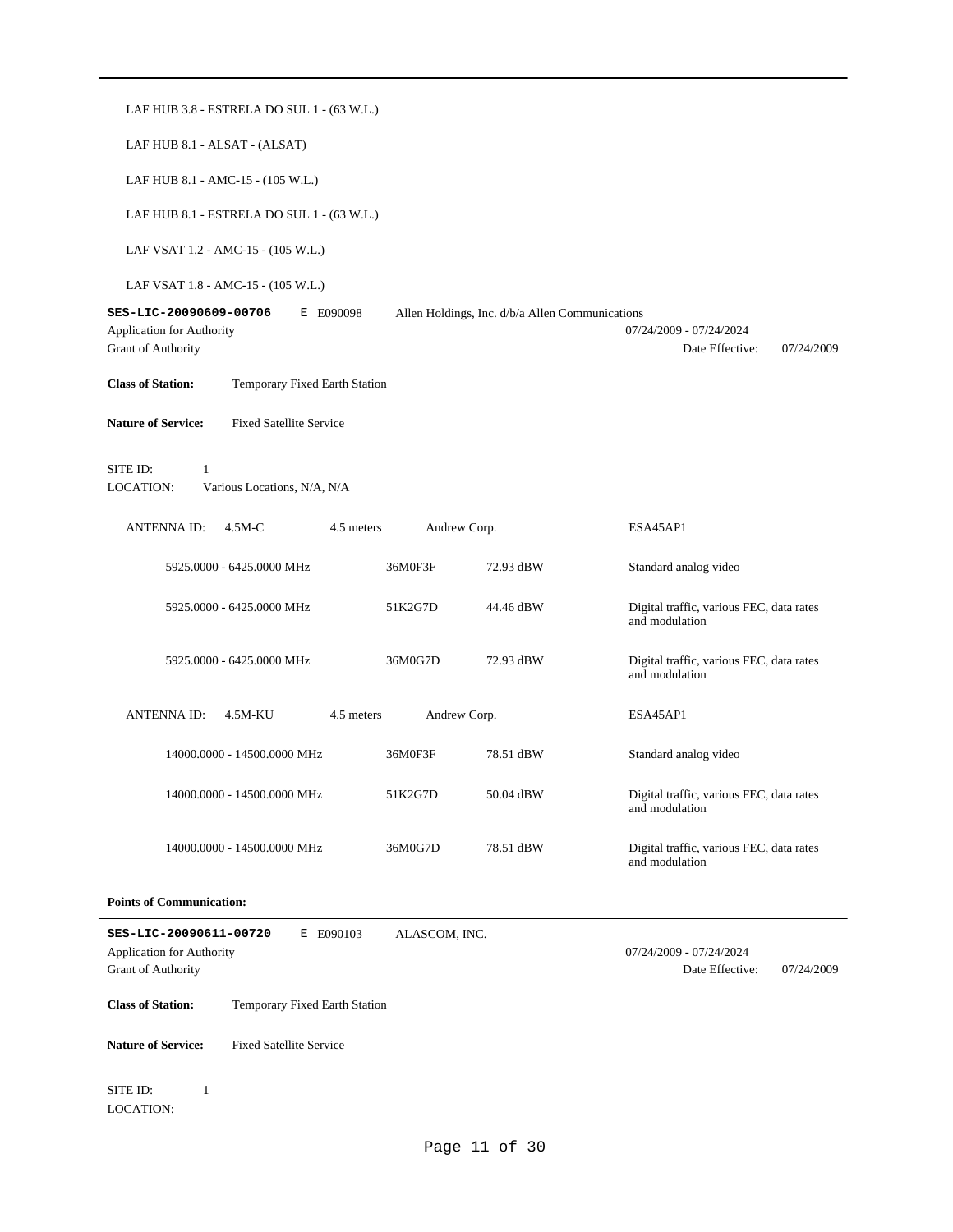| <b>ANTENNA ID:</b><br>-1                                                                      | 2.4 meters<br>Prodelin        |           | 1244-475                                                                   |
|-----------------------------------------------------------------------------------------------|-------------------------------|-----------|----------------------------------------------------------------------------|
| 5925,0000 - 6425,0000 MHz                                                                     | 9K60G7W                       | 32.00 dBW | Digital Traffic, various data rates, FEC<br>rates and modulation           |
| 5925.0000 - 6425.0000 MHz                                                                     | 36M0G7W                       | 66.77 dBW | Digital Traffic, various data rates, FEC<br>rates and modulation           |
| 3700.0000 - 4200.0000 MHz                                                                     | 9K60G7W                       |           | Digital Traffic, various data rates, FEC<br>rates and modulation           |
| 3700.0000 - 4200.0000 MHz                                                                     | 36M0G7W                       |           | Digital Traffic, various data rates, FEC<br>rates and modulation           |
| <b>Points of Communication:</b>                                                               |                               |           |                                                                            |
| 1 - ALSAT - (ALSAT)                                                                           |                               |           |                                                                            |
| SES-LIC-20090611-00721<br>E E090104<br>Application for Authority<br><b>Grant of Authority</b> | ALASCOM, INC.                 |           | 07/27/2009 - 07/27/2024<br>Date Effective:<br>07/27/2009                   |
| <b>Class of Station:</b><br>Temporary Fixed Earth Station                                     |                               |           |                                                                            |
| <b>Nature of Service:</b><br><b>Fixed Satellite Service</b>                                   |                               |           |                                                                            |
| SITE ID:<br>1<br>LOCATION:<br>(AK-TES2), CONUS, AK                                            |                               |           |                                                                            |
| <b>TES2.4</b><br><b>ANTENNA ID:</b>                                                           | 2.4 meters<br><b>PRODELIN</b> |           | 1244-475                                                                   |
| 5925.0000 - 6425.0000 MHz                                                                     | 9K60G7W                       | 32.00 dBW | DIGITAL TRAFFIC, VARIOUS DATA<br>RATES, FEC RATES AND<br><b>MODULATION</b> |
| 5925.0000 - 6425.0000 MHz                                                                     | 36M0G7W                       | 66.77 dBW | DIGITAL TRAFFIC, VARIOUS DATA<br>RATES, FEC RATES AND<br><b>MODULATION</b> |
| 3700.0000 - 4200.0000 MHz                                                                     | 9K60G7W                       |           | DIGITAL TRAFFIC, VARIOUS DATA<br>RATES, FEC RATES AND<br><b>MODULATION</b> |
| 3700.0000 - 4200.0000 MHz                                                                     | 36M0G7W                       |           | DIGITAL TRAFFIC, VARIOUS DATA<br>RATES, FEC RATES AND<br><b>MODULATION</b> |
| <b>Points of Communication:</b>                                                               |                               |           |                                                                            |
| 1 - ALSAT - (ALSAT)                                                                           |                               |           |                                                                            |

**SES-LIC-20090611-00722** E E090105 Grant of Authority Application for Authority 07/27/2009 - 07/27/2024 ALASCOM, INC.

Date Effective: 07/27/2009

**Class of Station:** Temporary Fixed Earth Station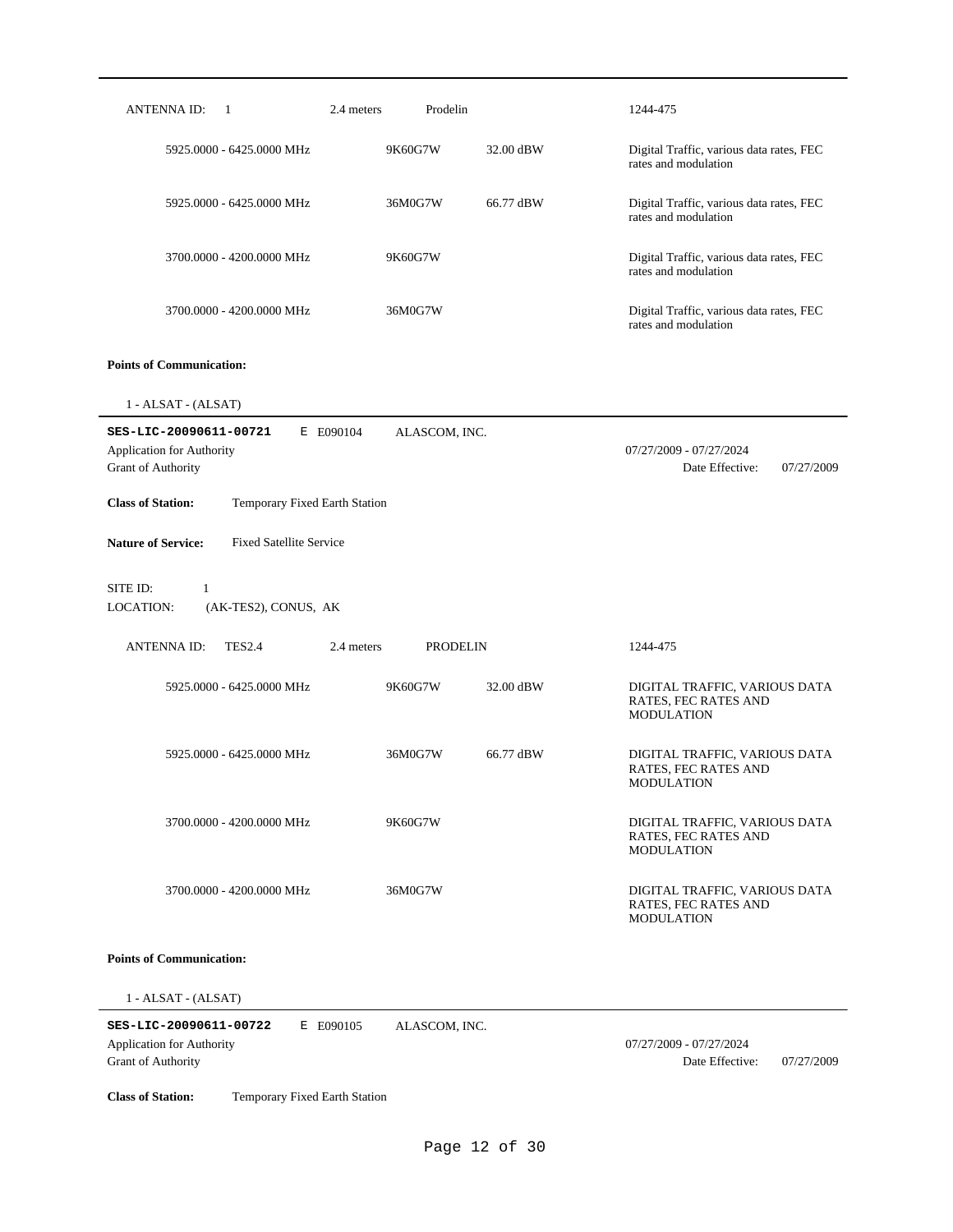| SITE ID:                                                      | $\mathbf{1}$                        |                               |                              |                                                                  |
|---------------------------------------------------------------|-------------------------------------|-------------------------------|------------------------------|------------------------------------------------------------------|
| LOCATION:                                                     | <b>VARIOUS</b>                      |                               |                              |                                                                  |
| ANTENNA ID:                                                   | $\overline{1}$                      | 2.4 meters<br><b>PRODELIN</b> |                              | 1244-475                                                         |
|                                                               | 5925.0000 - 6425.0000 MHz           | 9K60G7W                       | 32.00 dBW                    | Digital Traffic, various data rates, FEC<br>rates and modulation |
|                                                               | 5925.0000 - 6425.0000 MHz           | 36M0G7W                       | 66.77 dBW                    | Digital Traffic, various data rates, FEC<br>rates and modulation |
|                                                               | 3700.0000 - 4200.0000 MHz           | 9K60G7W                       |                              | Digital Traffic, various data rates, FEC<br>rates and modulation |
|                                                               | 3700.0000 - 4200.0000 MHz           | 36M0G7W                       |                              | Digital Traffic, various data rates, FEC<br>rates and modulation |
| <b>Points of Communication:</b>                               |                                     |                               |                              |                                                                  |
| 1 - ALSAT - (ALSAT)                                           |                                     |                               |                              |                                                                  |
| Application for Authority<br>Grant of Authority               | SES-LIC-20090612-00724<br>E E090106 | WTXL-TV License LLC           |                              | EZ<br>07/22/2009 - 07/22/2024<br>Date Effective:<br>07/22/2009   |
| <b>Class of Station:</b>                                      | Temporary Fixed Earth Station       |                               |                              |                                                                  |
| <b>Nature of Service:</b>                                     | <b>Fixed Satellite Service</b>      |                               |                              |                                                                  |
|                                                               |                                     |                               |                              |                                                                  |
|                                                               | $\mathbf{1}$                        |                               |                              |                                                                  |
| ANTENNA ID:                                                   | -1                                  | 1.5 meters<br><b>ADVENT</b>   |                              | NEWSWIFT 1.5M                                                    |
|                                                               | 14000.0000 - 14500.0000 MHz         | 36M0G7W                       | 66.10 dBW                    | DIGITAL VIDEO, AUDIO AND DATA                                    |
|                                                               | 11700.0000 - 12200.0000 MHz         | 36M0G7W                       |                              | DIGITAL VIDEO, AUDIO AND DATA                                    |
|                                                               |                                     |                               |                              |                                                                  |
| SITE ID:<br>LOCATION:<br><b>Points of Communication:</b>      | 1 - PERMITTED LIST - ()             |                               |                              |                                                                  |
| <b>Application for Authority</b><br><b>Grant of Authority</b> | SES-LIC-20090619-00769<br>E E090110 |                               | PetroCom License Corporation | 07/28/2009 - 07/28/2024<br>Date Effective:<br>07/28/2009         |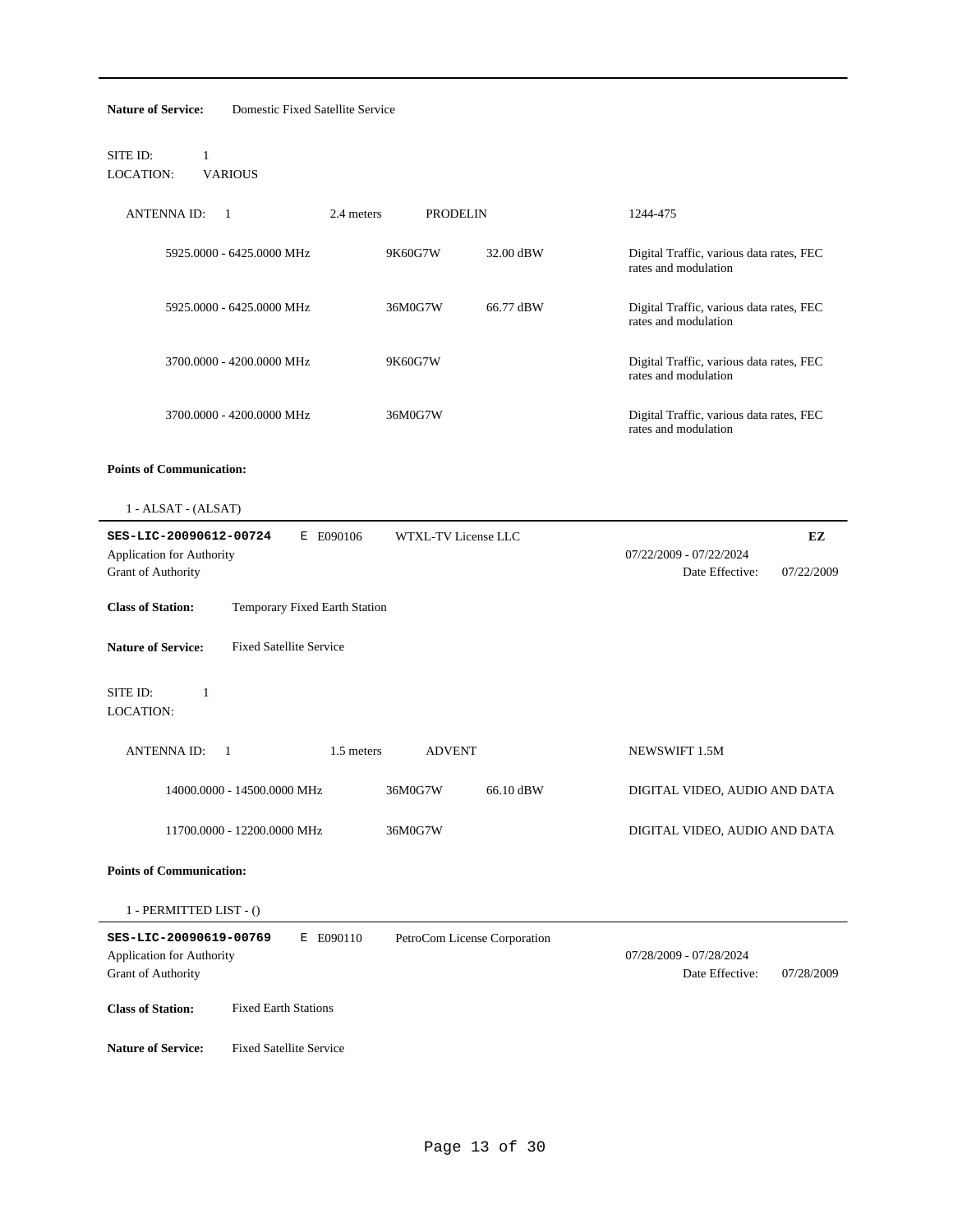| SITE ID:<br>LOCATION:                                                     | Eugine Island 315<br>Eugine Island 315, Eugine Island 315, LA<br>28 ° 15 ' 11.00 " N LAT. |            |                              |            | 91 ° 36 ' 38.20 " W LONG. |                                            |            |
|---------------------------------------------------------------------------|-------------------------------------------------------------------------------------------|------------|------------------------------|------------|---------------------------|--------------------------------------------|------------|
| <b>ANTENNAID:</b>                                                         | Prod 2.4m                                                                                 | 2.4 meters | Prodelin                     |            | 1251                      |                                            |            |
|                                                                           | 3700.0000 - 4200.0000 MHz                                                                 |            | 1M33G7W                      | $0.00$ dBW | Digital                   |                                            |            |
|                                                                           | 3700.0000 - 4200.0000 MHz                                                                 |            | 333KG7W                      | $0.00$ dBW | Digital                   |                                            |            |
|                                                                           | 5925.0000 - 6425.0000 MHz                                                                 |            | 1M33G7W                      | 47.01 dBW  | Digital                   |                                            |            |
|                                                                           | 5925.0000 - 6425.0000 MHz                                                                 |            | 333KG7W                      | 41.01 dBW  | Digital                   |                                            |            |
| <b>Points of Communication:</b>                                           |                                                                                           |            |                              |            |                           |                                            |            |
|                                                                           | Eugine Island 315 - ALSAT - (ALSAT)                                                       |            |                              |            |                           |                                            |            |
|                                                                           | Eugine Island 315 - AMC-3 - (87 W.L.)                                                     |            |                              |            |                           |                                            |            |
|                                                                           | Eugine Island 315 - SATMEX 6 - (113 W.L.)                                                 |            |                              |            |                           |                                            |            |
|                                                                           | Eugine Island 315 - SATMEX-5 - (116.8 W.L.)                                               |            |                              |            |                           |                                            |            |
| SES-LIC-20090619-00771<br>Application for Authority<br>Grant of Authority |                                                                                           | E E090111  | PetroCom License Corporation |            |                           | 07/28/2009 - 07/28/2024<br>Date Effective: | 07/28/2009 |
| <b>Class of Station:</b>                                                  | <b>Fixed Earth Stations</b>                                                               |            |                              |            |                           |                                            |            |
| <b>Nature of Service:</b>                                                 | <b>Fixed Satellite Service</b>                                                            |            |                              |            |                           |                                            |            |
| SITE ID:<br>LOCATION:                                                     | High Island 350<br>High Island 350, High Island 350, LA<br>28 ° 1 ' 8.00 " N LAT.         |            |                              |            | 93 ° 37 ' 30.70 " W LONG. |                                            |            |
| <b>ANTENNAID:</b>                                                         | Prod 2.4m                                                                                 | 2.4 meters | Prodelin                     |            | 1251                      |                                            |            |
|                                                                           | 3700.0000 - 4200.0000 MHz                                                                 |            | 1M18G7W                      | $0.00$ dBW | Digital                   |                                            |            |
|                                                                           | 3700.0000 - 4200.0000 MHz                                                                 |            | 293KG7W                      | $0.00$ dBW | Digital                   |                                            |            |
|                                                                           | 5925.0000 - 6425.0000 MHz                                                                 |            | 1M18G7W                      | 46.34 dBW  | Digital                   |                                            |            |
|                                                                           | 5925.0000 - 6425.0000 MHz                                                                 |            | 293KG7W                      | 40.34 dBW  | Digital                   |                                            |            |
| <b>Points of Communication:</b>                                           |                                                                                           |            |                              |            |                           |                                            |            |
|                                                                           | High Island 350 - ALSAT - (ALSAT)                                                         |            |                              |            |                           |                                            |            |
|                                                                           | High Island 350 - AMC-3 - (87 W.L.)                                                       |            |                              |            |                           |                                            |            |
|                                                                           | High Island 350 - SATMEX 6 - (113 W.L.)                                                   |            |                              |            |                           |                                            |            |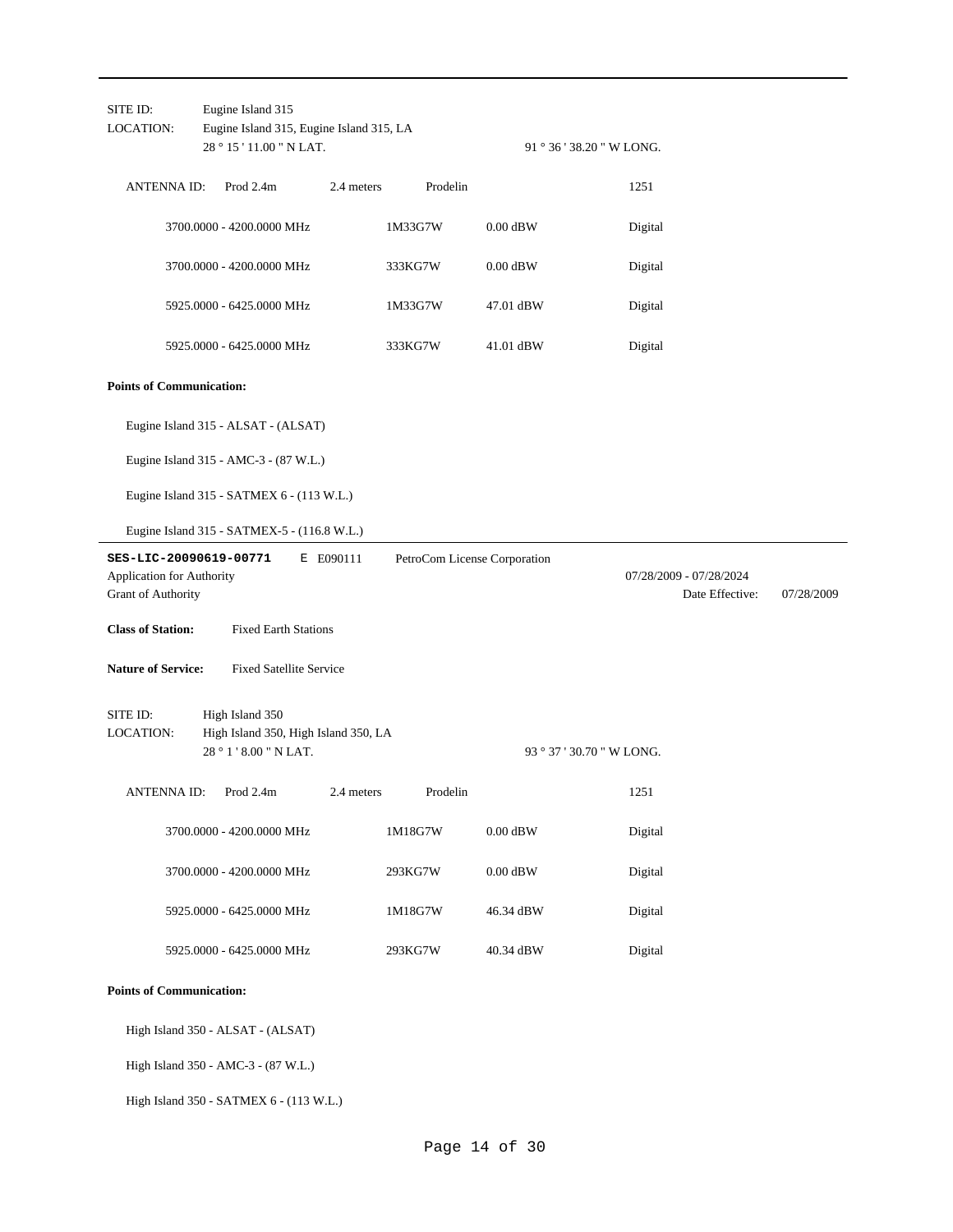| High Island 350 - SATMEX-5 - (116.8 W.L.)                           |                |                             |           |                                                           |                           |                                            |            |
|---------------------------------------------------------------------|----------------|-----------------------------|-----------|-----------------------------------------------------------|---------------------------|--------------------------------------------|------------|
| SES-MFS-20090612-00727<br>Modification<br><b>Grant of Authority</b> |                |                             | E E850127 | PetroCom License Corporation                              |                           | 09/19/2006 - 09/19/2021<br>Date Effective: | 07/28/2009 |
| <b>Class of Station:</b>                                            |                | <b>Fixed Earth Stations</b> |           |                                                           |                           |                                            |            |
| <b>Nature of Service:</b>                                           |                |                             |           | Domestic Fixed Satellite Service, Fixed Satellite Service |                           |                                            |            |
| SITE ID:<br>LOCATION:                                               | <b>HUB</b>     | 29 ° 58 ' 13.70 " N LAT.    |           | 5901 EARHART EXPRESSWAY, HARAHAN, LA                      | 90 ° 12 ' 12.00 " W LONG. |                                            |            |
| ANTENNA ID:                                                         | $\overline{1}$ |                             | 12 meters |                                                           | ANDREW CORPORATION        | MODEL ESA120-46HP                          |            |
|                                                                     |                | 5925.0000 - 6425.0000 MHz   |           | 430KF9W                                                   | 54.20 dBW                 |                                            |            |
|                                                                     |                | 5925.0000 - 6425.0000 MHz   |           | 430KF9W                                                   | 56.80 dBW                 |                                            |            |
|                                                                     |                | 5925.0000 - 6425.0000 MHz   |           | 65K0F9W                                                   | 40.60 dBW                 |                                            |            |
|                                                                     |                | 3700.0000 - 4200.0000 MHz   |           | 430KF9W                                                   |                           |                                            |            |
|                                                                     |                | 3700.0000 - 4200.0000 MHz   |           | 36M0F9W                                                   |                           |                                            |            |
|                                                                     |                | 3700.0000 - 4200.0000 MHz   |           | 430KF9W                                                   |                           |                                            |            |
|                                                                     |                | 3700.0000 - 4200.0000 MHz   |           | 36M0F9W                                                   |                           |                                            |            |
|                                                                     |                | 3700.0000 - 4200.0000 MHz   |           | 65K0F9W                                                   |                           |                                            |            |
|                                                                     |                | 3700.0000 - 4200.0000 MHz   |           | 128KG7W                                                   |                           | <b>DIGITAL</b>                             |            |
|                                                                     |                | 3700.0000 - 4200.0000 MHz   |           | 171KG7W                                                   |                           | <b>DIGITAL</b>                             |            |
|                                                                     |                | 3700.0000 - 4200.0000 MHz   |           | 1M02G7W                                                   |                           | <b>DIGITAL</b>                             |            |
|                                                                     |                | 3700.0000 - 4200.0000 MHz   |           | 256KG7W                                                   |                           | <b>DIGITAL</b>                             |            |
|                                                                     |                | 3700.0000 - 4200.0000 MHz   |           | 341KG7W                                                   |                           | <b>DIGITAL</b>                             |            |
|                                                                     |                | 3700.0000 - 4200.0000 MHz   |           | 427KG7W                                                   |                           | <b>DIGITAL</b>                             |            |
|                                                                     |                | 3700.0000 - 4200.0000 MHz   |           | 512KG7W                                                   |                           | <b>DIGITAL</b>                             |            |
|                                                                     |                | 3700.0000 - 4200.0000 MHz   |           | 597KG7W                                                   |                           | <b>DIGITAL</b>                             |            |
|                                                                     |                | 3700.0000 - 4200.0000 MHz   |           | 683KG7W                                                   |                           | <b>DIGITAL</b>                             |            |
|                                                                     |                | 3700.0000 - 4200.0000 MHz   |           | 768KG7W                                                   |                           | <b>DIGITAL</b>                             |            |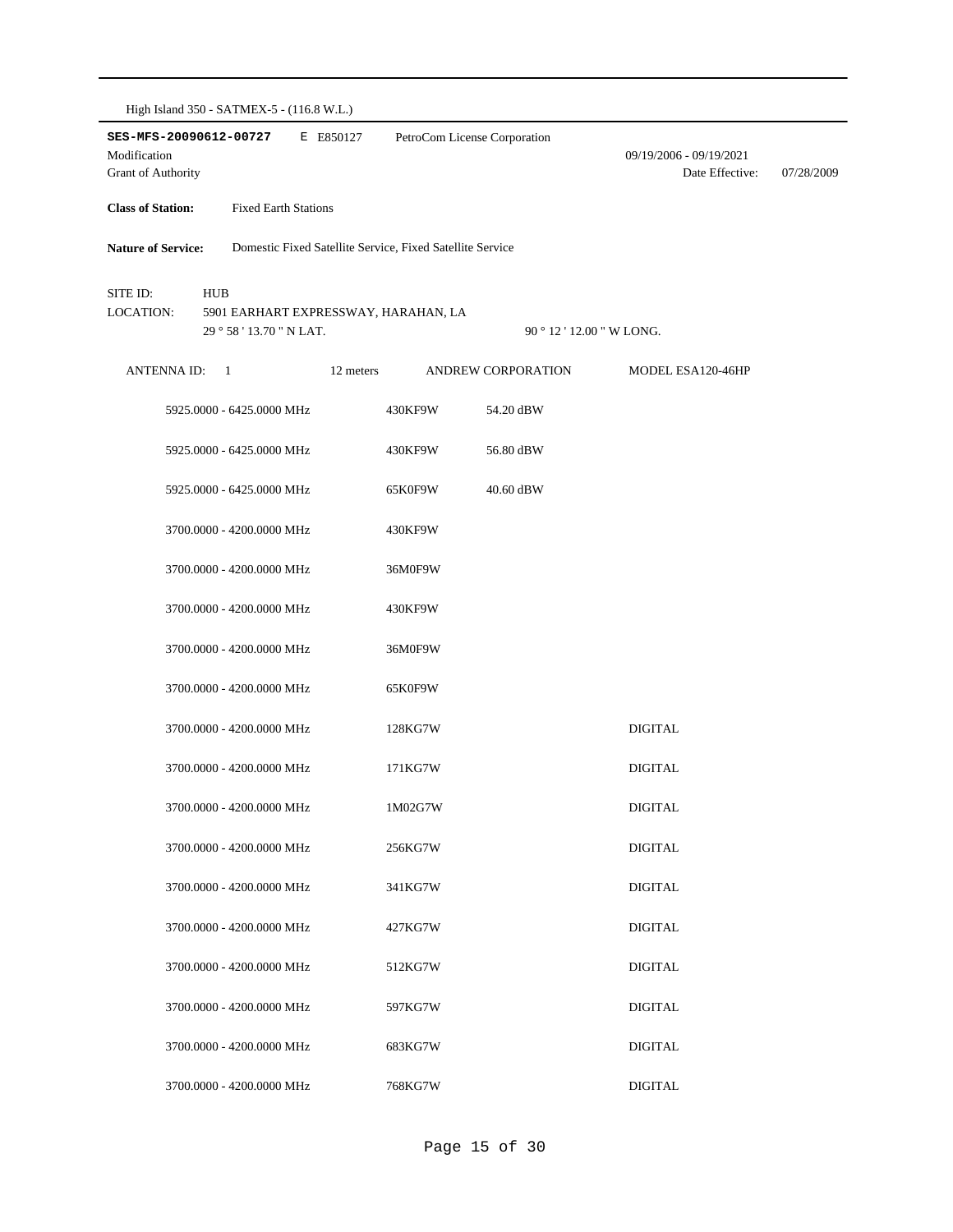| 3700.0000 - 4200.0000 MHz |          | 853KG7W |                   | <b>DIGITAL</b> |
|---------------------------|----------|---------|-------------------|----------------|
| 3700.0000 - 4200.0000 MHz |          | 939KG7W |                   | <b>DIGITAL</b> |
| 5925.0000 - 6425.0000 MHz |          | 128KG7W | 44.11 dBW         | <b>DIGITAL</b> |
| 5925.0000 - 6425.0000 MHz |          | 171KG7W | 45.36 dBW         | DIGITAL        |
| 5925.0000 - 6425.0000 MHz |          | 1M02G7W | 53.16 dBW         | DIGITAL        |
| 5925.0000 - 6425.0000 MHz |          | 293KG7W | 47.70 dBW         | DIGITAL        |
| 5925.0000 - 6425.0000 MHz |          | 299KG7W | 47.79 dBW         | DIGITAL        |
| 5925.0000 - 6425.0000 MHz |          | 239KG7W | 48.21 dBW         | DIGITAL        |
| 5925,0000 - 6425,0000 MHz |          | 341KG7W | 48.37 dBW         | <b>DIGITAL</b> |
| 5925,0000 - 6425,0000 MHz |          | 384KG7W | 48.88 dBW         | <b>DIGITAL</b> |
| 5925.0000 - 6425.0000 MHz |          | 402KG7W | 49.08 dBW         | <b>DIGITAL</b> |
| 5925.0000 - 6425.0000 MHz |          | 427KG7W | 49.34 dBW         | <b>DIGITAL</b> |
| 5925.0000 - 6425.0000 MHz |          | 469KG7W | 49.75 dBW         | <b>DIGITAL</b> |
| 5925.0000 - 6425.0000 MHz |          | 512KG7W | 50.13 dBW         | <b>DIGITAL</b> |
| 5925.0000 - 6425.0000 MHz |          | 555KG7W | 50.47 dBW         | <b>DIGITAL</b> |
| 5925,0000 - 6425,0000 MHz |          | 585KG7W | 50.71 dBW         | <b>DIGITAL</b> |
| 5925.0000 - 6425.0000 MHz |          | 597KG7W | 50.80 dBW         | <b>DIGITAL</b> |
| 5925.0000 - 6425.0000 MHz |          | 683KG7W | 51.38 dBW         | DIGITAL        |
| 5925.0000 - 6425.0000 MHz |          | 725KG7W | 51.64 dBW         | DIGITAL        |
| 5925.0000 - 6425.0000 MHz |          | 768KG7W | 51.89 dBW         | <b>DIGITAL</b> |
| 5925.0000 - 6425.0000 MHz |          | 800KG7W | 52.07 dBW         | <b>DIGITAL</b> |
| 5925.0000 - 6425.0000 MHz |          | 811KG7W | 52.12 dBW         | <b>DIGITAL</b> |
| 5925,0000 - 6425,0000 MHz |          | 896KG7W | 52.56 dBW         | DIGITAL        |
| 5925.0000 - 6425.0000 MHz |          | 939KG7W | 52.76 dBW         | DIGITAL        |
| ANTENNA ID: 2             | 5 meters |         | ANTENNA FOR COMM. | MODEL PR16-4   |
| 5925.0000 - 6425.0000 MHz |          | 430KF9W | 54.20 dBW         |                |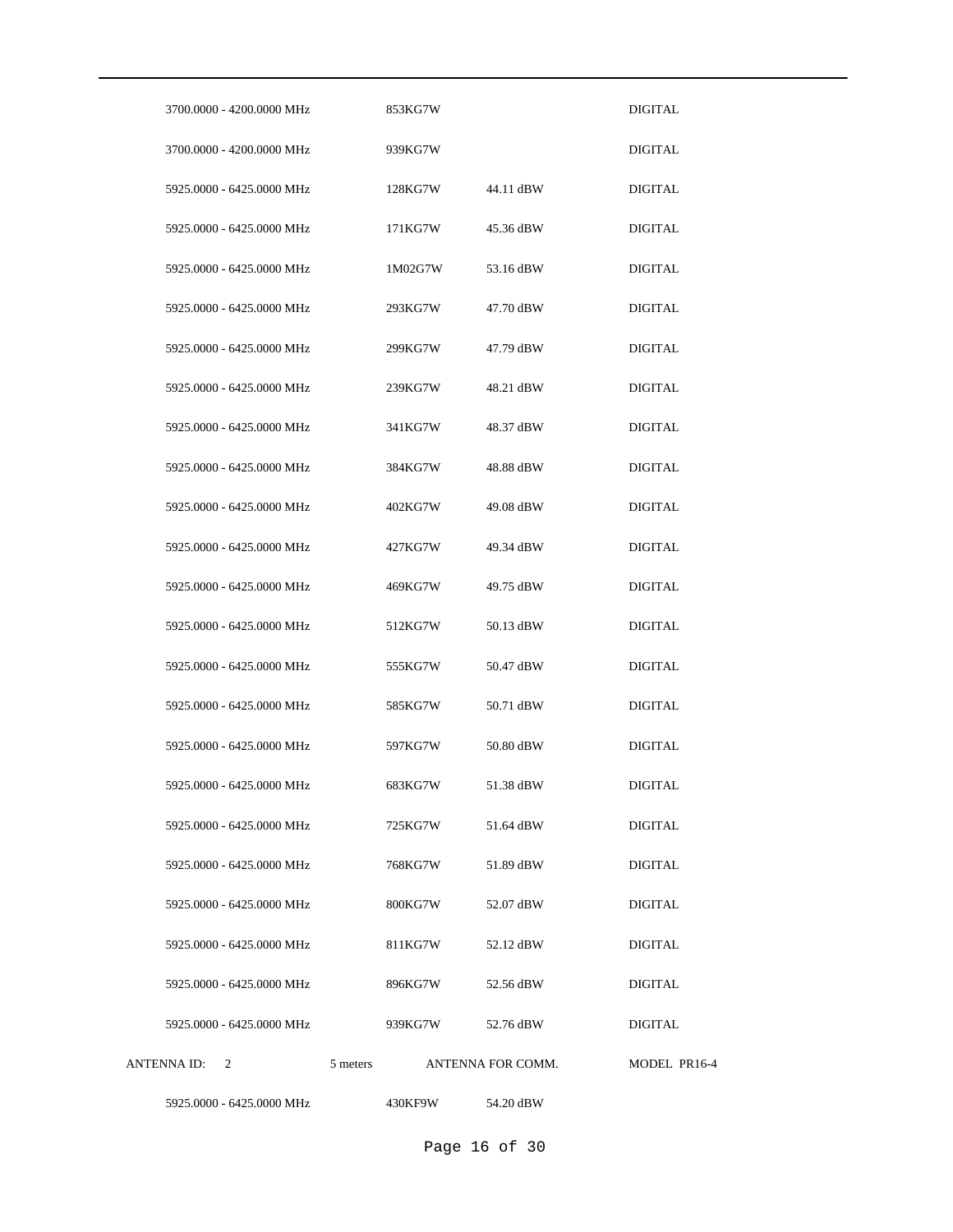|                           |                                 | 5925.0000 - 6425.0000 MHz                           |            | 430KF9W           | 56.80 dBW                         |                                                                                                                                            |            |
|---------------------------|---------------------------------|-----------------------------------------------------|------------|-------------------|-----------------------------------|--------------------------------------------------------------------------------------------------------------------------------------------|------------|
|                           |                                 | 5925.0000 - 6425.0000 MHz                           |            | 65K0F9W           | 40.60 dBW                         |                                                                                                                                            |            |
|                           |                                 | 3700.0000 - 4200.0000 MHz                           |            | 430KF9W           |                                   |                                                                                                                                            |            |
|                           |                                 | 3700.0000 - 4200.0000 MHz                           |            | 36M0F9W           |                                   |                                                                                                                                            |            |
|                           |                                 | 3700.0000 - 4200.0000 MHz                           |            | 430KF9W           |                                   |                                                                                                                                            |            |
|                           |                                 | 3700.0000 - 4200.0000 MHz                           |            | 36M0F9W           |                                   |                                                                                                                                            |            |
|                           |                                 | 3700.0000 - 4200.0000 MHz                           | 65K0F9W    |                   |                                   |                                                                                                                                            |            |
|                           | ANTENNA ID: 3                   |                                                     | 7.2 meters | <b>VERTEX/RSI</b> |                                   | 7.2M KXC                                                                                                                                   |            |
|                           |                                 | 5925.0000 - 6425.0000 MHz                           |            | 430KG7W           | 62.00 dBW                         | DIGITAL DATA                                                                                                                               |            |
|                           |                                 | 5925.0000 - 6425.0000 MHz                           |            | 65K0G7W           | 53.80 dBW                         | DIGITAL DATA                                                                                                                               |            |
|                           |                                 | 3700.0000 - 4200.0000 MHz                           |            | 36M0F8W           |                                   | <b>ANALOG VIDEO</b>                                                                                                                        |            |
|                           |                                 | 3700.0000 - 4200.0000 MHz                           |            | 430KG7W           |                                   | DIGITAL VIDEO                                                                                                                              |            |
|                           |                                 | 3700.0000 - 4200.0000 MHz                           |            | 65K0G7W           |                                   | DIGITAL VIDEO                                                                                                                              |            |
|                           | <b>Points of Communication:</b> |                                                     |            |                   |                                   |                                                                                                                                            |            |
|                           | HUB - ALSAT - (ALSAT)           |                                                     |            |                   |                                   |                                                                                                                                            |            |
|                           | HUB - AMC-6 - (72 W.L.)         |                                                     |            |                   |                                   |                                                                                                                                            |            |
|                           |                                 | HUB - GALAXY 18 - (123 W.L.)                        |            |                   |                                   |                                                                                                                                            |            |
|                           |                                 | HUB - SATMEX 6 - (113 W.L.)                         |            |                   |                                   |                                                                                                                                            |            |
|                           |                                 | HUB - SATMEX-5 - (116.8 W.L.)                       |            |                   |                                   |                                                                                                                                            |            |
|                           | SES-MOD-20080616-00786          |                                                     | E E020237  |                   | WGAL HEARST-ARGYLE TELEVISION INC |                                                                                                                                            |            |
|                           | Application for Modification    |                                                     |            |                   |                                   | 11/07/2002 - 11/07/2017                                                                                                                    |            |
| Grant of Authority        |                                 |                                                     |            |                   |                                   | Date Effective:                                                                                                                            | 07/28/2008 |
| <b>Class of Station:</b>  |                                 | <b>Fixed Earth Stations</b>                         |            |                   |                                   |                                                                                                                                            |            |
| <b>Nature of Service:</b> |                                 | <b>Fixed Satellite Service</b>                      |            |                   |                                   |                                                                                                                                            |            |
|                           |                                 |                                                     |            |                   |                                   | Request for extension of time to complete construction is hereby GRANTED for a period of 60 days from July 28, 2009 to September 26, 2009. |            |
|                           |                                 |                                                     |            |                   |                                   |                                                                                                                                            |            |
| SITE ID:                  | $\mathbf{1}$                    |                                                     |            |                   |                                   |                                                                                                                                            |            |
|                           |                                 | 1300 COLUMBIA AVE. (WGAL), LANCASTER, LANCASTER, PA |            |                   |                                   |                                                                                                                                            |            |
| <b>LOCATION:</b>          |                                 | 40°2'12.40" N LAT.                                  |            |                   | 76 ° 20 ' 18.80 " W LONG.         |                                                                                                                                            |            |
|                           | <b>ANTENNAID:</b>               | - 1                                                 | 3.8 meters | PRODELIN          |                                   | 1383                                                                                                                                       |            |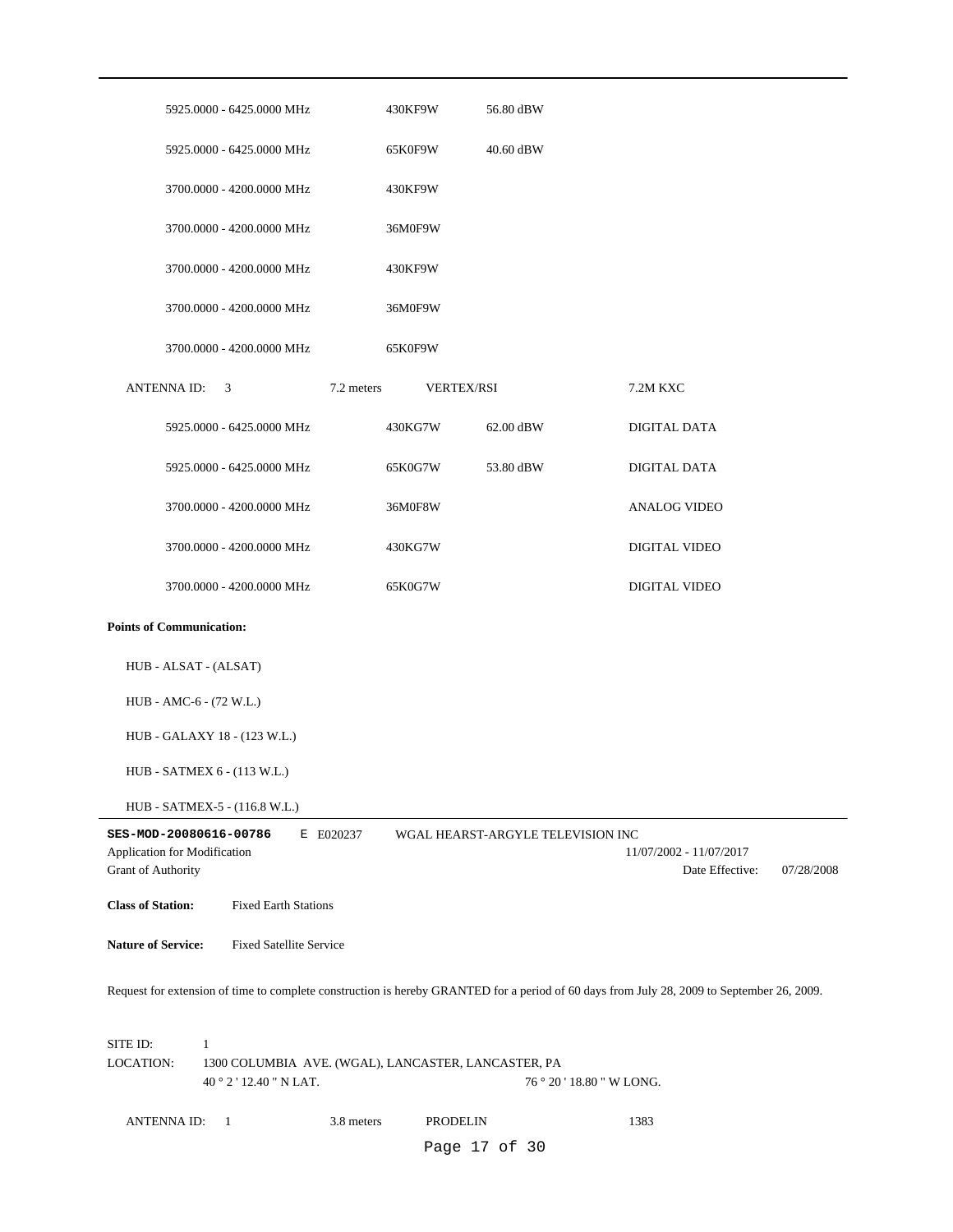| 14000.0000 - 14500.0000 MHz                                                                                                                       | 1M00G7W            | 63.17 dBW | DIGITAL MCPC QPSK CARRIER<br>USED FOR VIDEO, AUDIO, AND<br><b>DATA</b> |  |  |  |  |  |
|---------------------------------------------------------------------------------------------------------------------------------------------------|--------------------|-----------|------------------------------------------------------------------------|--|--|--|--|--|
| 14000.0000 - 14500.0000 MHz                                                                                                                       | 8M00G7W            | 69.53 dBW | DIGITAL MCPC QPSK CARRIER<br>USED FOR VIDEO, AUDIO, AND<br><b>DATA</b> |  |  |  |  |  |
| 14000.0000 - 14500.0000 MHz                                                                                                                       | 5M25G7W            | 69.53 dBW | DIGITAL MCPC QPSK CARRIER<br>USED FOR VIDEO, AUDIO, AND<br><b>DATA</b> |  |  |  |  |  |
| 14000.0000 - 14500.0000 MHz                                                                                                                       | 2M70G7W            | 67.49 dBW | DIGITAL MCPC QPSK CARRIER<br>USED FOR VIDEO, AUDIO, AND<br><b>DATA</b> |  |  |  |  |  |
| 11700.0000 - 12200.0000 MHz                                                                                                                       | 8M00G7W            |           | DIGITAL MCPC QPSK CARRIER<br>USED FOR VIDEO, AUDIO, AND<br><b>DATA</b> |  |  |  |  |  |
| 11700.0000 - 12200.0000 MHz                                                                                                                       | 5M25G7W            |           | DIGITAL MCPC QPSK CARRIER<br>USED FOR VIDEO, AUDIO, AND<br><b>DATA</b> |  |  |  |  |  |
| 11700.0000 - 12200.0000 MHz                                                                                                                       | 2M70G7W            |           | DIGITAL MCPC QPSK CARRIER<br>USED FOR VIDEO, AUDIO, AND<br><b>DATA</b> |  |  |  |  |  |
| 11700.0000 - 12200.0000 MHz                                                                                                                       | 1M00G7W            |           | DIGITAL MCPC QPSK CARRIER<br>USED FOR VIDEO, AUDIO, AND<br><b>DATA</b> |  |  |  |  |  |
| <b>Points of Communication:</b>                                                                                                                   |                    |           |                                                                        |  |  |  |  |  |
| 1 - ALSAT - (ALSAT)                                                                                                                               |                    |           |                                                                        |  |  |  |  |  |
| SES-MOD-20090128-00079<br>E KA294<br>Application for Modification<br><b>Grant of Authority</b>                                                    | SES Americom, Inc. |           | 08/23/2003 - 08/23/2018<br>Date Effective:<br>07/23/2009               |  |  |  |  |  |
| <b>Class of Station:</b><br><b>Fixed Earth Stations</b>                                                                                           |                    |           |                                                                        |  |  |  |  |  |
| <b>Nature of Service:</b><br><b>Fixed Satellite Service</b>                                                                                       |                    |           |                                                                        |  |  |  |  |  |
| SITE ID:<br>$\mathbf{1}$<br><b>LOCATION:</b><br>1711 OLD HWY. 97, OKANOGAN, BREWSTER, WA<br>48 ° 8 ' 50.50 " N LAT.<br>119 ° 41 ' 33.20 " W LONG. |                    |           |                                                                        |  |  |  |  |  |
| ANTENNA ID:<br>$\mathbf{1}$<br>13 meters                                                                                                          | <b>VERTEX</b>      |           | 13KPC                                                                  |  |  |  |  |  |
| 5850.0000 - 6425.0000 MHz                                                                                                                         | 2M40G7D            | 81.90 dBW | Data, 1855kbs, QPSK, FEC1/2                                            |  |  |  |  |  |
| 5850.0000 - 6425.0000 MHz                                                                                                                         | 36M0G7F            | 86.80 dBW | Digital Compressed video                                               |  |  |  |  |  |
| 5850.0000 - 6425.0000 MHz                                                                                                                         | 36M0F8W            | 86.80 dBW | Analog video audio                                                     |  |  |  |  |  |
| 3625.0000 - 4200.0000 MHz                                                                                                                         | 2M40G7D            |           | Data, 1855kbs, QPSK, FEC1/2                                            |  |  |  |  |  |

Page 18 of 30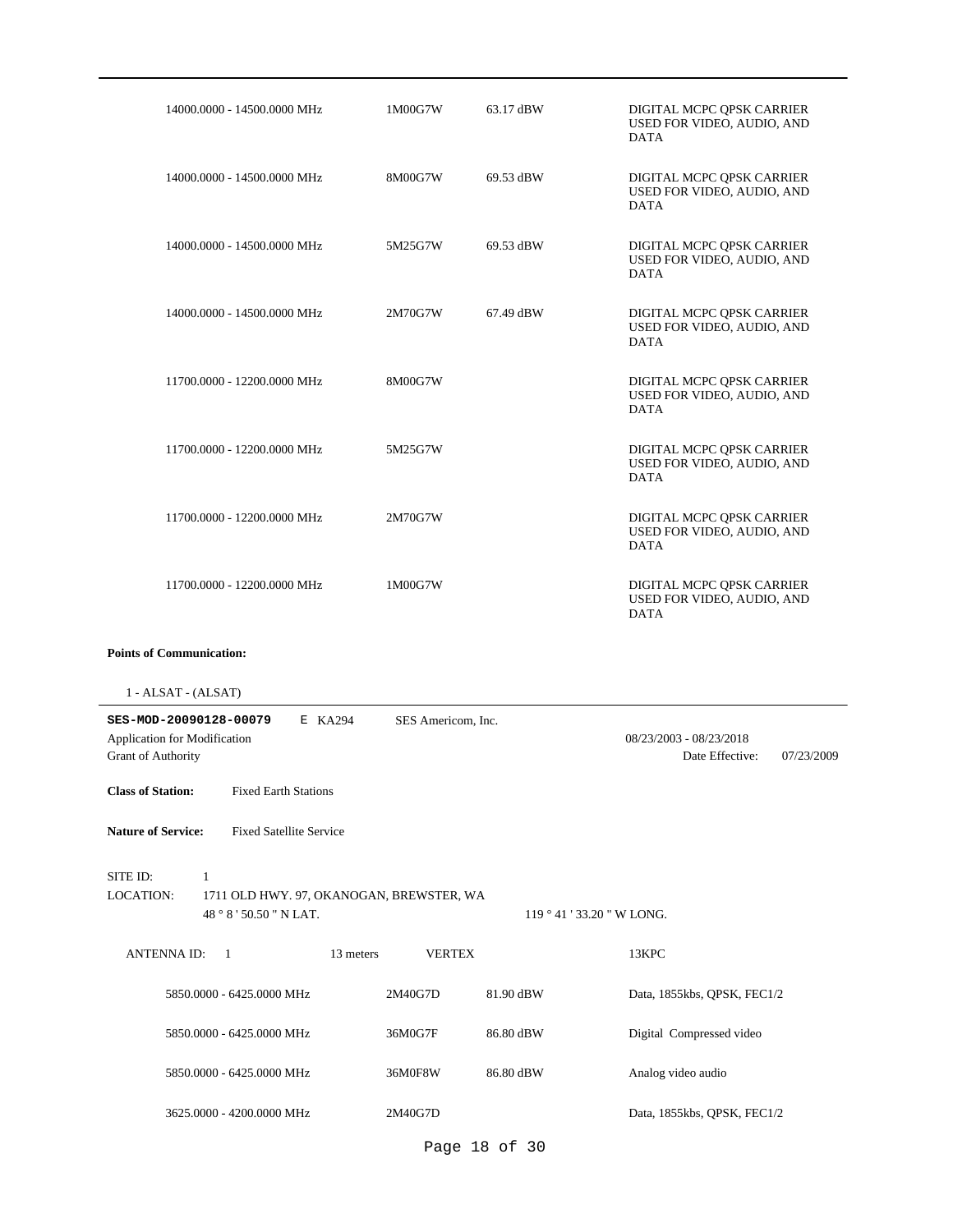| 3625.0000 - 4200.0000 MHz                                                                                      | 36M0G7F |                                          | Digital Compressed video                   |            |
|----------------------------------------------------------------------------------------------------------------|---------|------------------------------------------|--------------------------------------------|------------|
| 3625.0000 - 4200.0000 MHz                                                                                      | 36M0F8W |                                          | Analog video audio                         |            |
| 3951.4200 - 3952.5800 MHz                                                                                      | 144KG2D |                                          | TT&C                                       |            |
| 6171.6000 - 6175.8000 MHz                                                                                      | 1M00F8W | 81.90 dBW                                | TT&C                                       |            |
| <b>Points of Communication:</b>                                                                                |         |                                          |                                            |            |
| 1 - ALSAT - (ALSAT)                                                                                            |         |                                          |                                            |            |
| 1 - INTELSAT 805 - (304.5 E.L.)                                                                                |         |                                          |                                            |            |
| 1 - INTELSAT AOR - (307.0 E.L.)                                                                                |         |                                          |                                            |            |
| 1 - INTELSAT POR - (174.0 E.L.)                                                                                |         |                                          |                                            |            |
| 1 - INTELSAT POR - (177.0 E.L.)                                                                                |         |                                          |                                            |            |
| 1 - INTELSAT POR - (180.0 E.L.)                                                                                |         |                                          |                                            |            |
| $1 - NSS$ 9 - (177 W.L.)                                                                                       |         |                                          |                                            |            |
| E E030236<br>SES-MOD-20090414-00486<br>Application for Modification<br>Grant of Authority                      |         | National Digital Television Center, Inc. | 02/24/2004 - 02/24/2019<br>Date Effective: | 07/27/2009 |
| <b>Class of Station:</b><br><b>Fixed Earth Stations</b>                                                        |         |                                          |                                            |            |
| <b>Nature of Service:</b><br><b>Fixed Satellite Service</b>                                                    |         |                                          |                                            |            |
| SITE ID:<br>Littleton<br>LOCATION:<br>7235 West Titan Road, Douglas, Littleton, CO<br>39 ° 30 ' 50.00 " N LAT. |         |                                          | 105 ° 1 ' 27.50 " W LONG.                  |            |
| <b>ANTENNAID:</b><br>Titan 26<br>13.1 meters                                                                   | Vertex  |                                          | 13.1 KPK                                   |            |
| 14000.0000 - 14500.0000 MHz                                                                                    | 21M7G7D | 87.20 dBW                                | Digital Data                               |            |
| 13778.0000 - 14000.0000 MHz                                                                                    | 21M7G7D | 76.60 dBW                                | Digital Data                               |            |
| 13750.0000 - 13772.0000 MHz                                                                                    | 21M7G7D | 76.60 dBW                                | Digital Data                               |            |
| 11700.0000 - 12200.0000 MHz                                                                                    | 21M7G7D |                                          | Digital Data                               |            |
| <b>Points of Communication:</b>                                                                                |         |                                          |                                            |            |
| Littleton - ALSAT - (ALSAT)                                                                                    |         |                                          |                                            |            |
| Littleton - ESTRELA DO SUL 1 - (63 W.L.)                                                                       |         |                                          |                                            |            |
|                                                                                                                |         |                                          |                                            |            |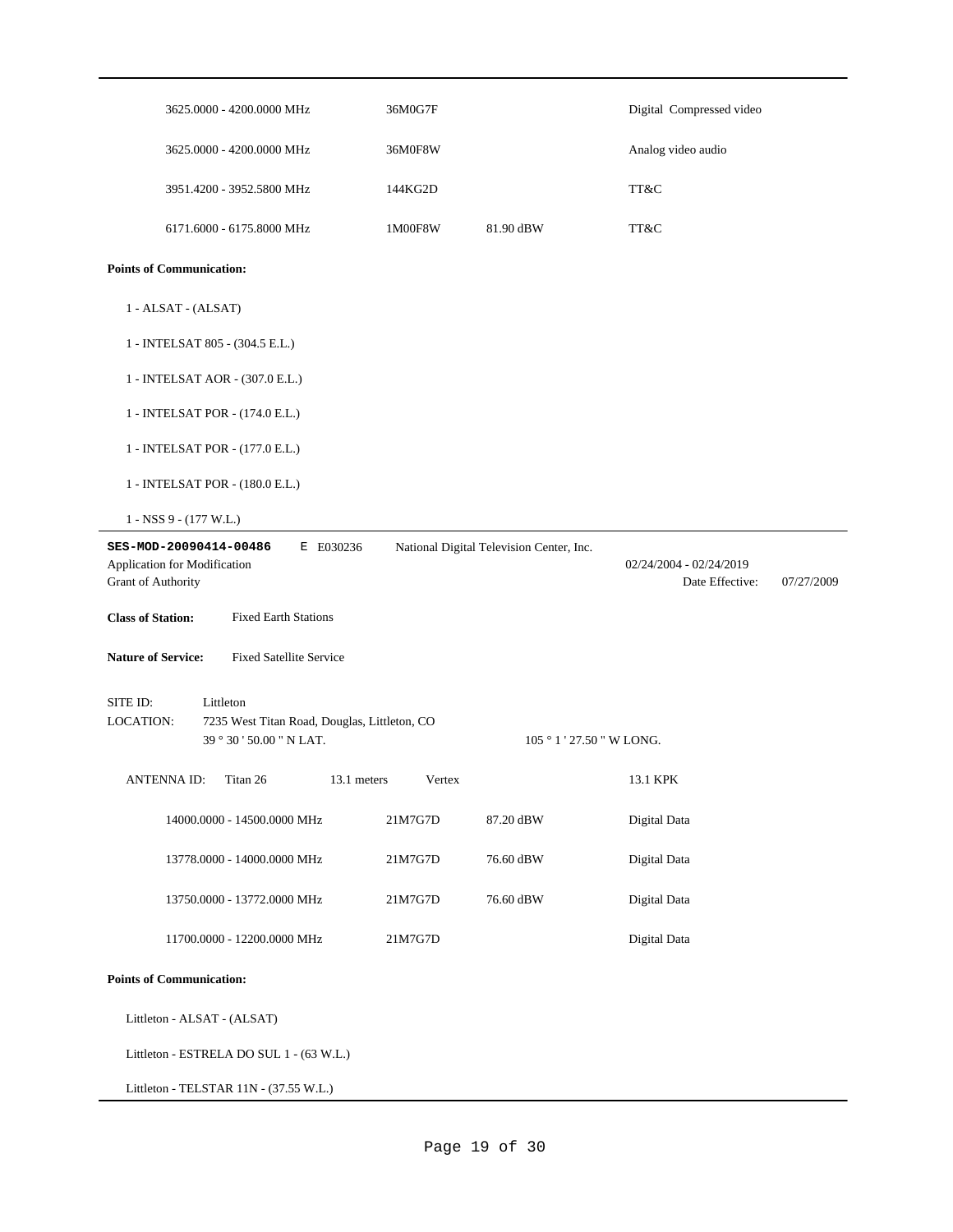| SES-MOD-20090520-00636                                  | E E7120                                                                                |                                    | Ascent Media Systems and Technology Services, LLC |                                                            |
|---------------------------------------------------------|----------------------------------------------------------------------------------------|------------------------------------|---------------------------------------------------|------------------------------------------------------------|
| Application for Modification<br>Grant of Authority      |                                                                                        |                                    |                                                   | 06/27/2004 - 06/27/2019<br>Date Effective:<br>07/24/2009   |
| <b>Class of Station:</b>                                | <b>Fixed Earth Stations</b>                                                            |                                    |                                                   |                                                            |
| <b>Nature of Service:</b>                               | <b>Fixed Satellite Service</b>                                                         |                                    |                                                   |                                                            |
| SITE ID:<br><b>LOCATION:</b>                            | $\mathbf{1}$<br>525 INTERSTATE 10 SOUTH, JEFFERSON, BEAUMONT, TX<br>30°9'53.00" N LAT. |                                    |                                                   | 78 ° 54 ' 17.00 " W LONG.                                  |
| <b>ANTENNA ID:</b>                                      | 7.6 meters<br>- 1                                                                      | <b>ASC SIGNAL</b>                  |                                                   | ES76K-1                                                    |
|                                                         | 14000.0000 - 14500.0000 MHz                                                            | 36M0G7W                            | 80.60 dBW                                         | DVD COMPLIANT, MPEG 2,<br>VIDEO/AUDIO/DATA                 |
|                                                         | 11700.0000 - 12200.0000 MHz                                                            | 36M0G7W                            |                                                   | DVD COMPLIANT, MPEG 2,<br>VIDEO/AUDIO/DATA                 |
| <b>Points of Communication:</b>                         |                                                                                        |                                    |                                                   |                                                            |
| 1 - ALSAT - (ALSAT)                                     |                                                                                        |                                    |                                                   |                                                            |
| SES-MOD-20090618-00764                                  | E E940241                                                                              | UNIVERSITY SYSTEM O                |                                                   | THE UNIVERSITY OF GEORGIA ON BEHALF OF THE BOARD OF REGENT |
| Application for Modification<br>Grant of Authority      |                                                                                        |                                    |                                                   | 06/24/2004 - 06/24/2019<br>Date Effective:<br>07/27/2009   |
| <b>Class of Station:</b>                                | <b>Fixed Earth Stations</b>                                                            |                                    |                                                   |                                                            |
| <b>Nature of Service:</b>                               | <b>Fixed Satellite Service</b>                                                         |                                    |                                                   |                                                            |
| SITE ID:<br><b>LOCATION:</b>                            | 1<br>1197 SOUTH LUMPKIN STREET, CLARKE, ATHENS, GA<br>33 ° 56 ' 41.00 " N LAT.         |                                    |                                                   | 83 ° 22 ' 39.00 " W LONG.                                  |
| <b>ANTENNA ID:</b>                                      | -1<br>6.1 meters                                                                       | <b>VERTEX</b>                      |                                                   | KPK                                                        |
|                                                         | 14000.0000 - 14500.0000 MHz                                                            | 9M00G2W                            | 75.30 dBW                                         | QPSK SCPC COMPRESSED DIGITAL<br><b>VIDEO</b>               |
|                                                         | 11700.0000 - 12200.0000 MHz                                                            | 9M00G2W                            |                                                   | QPSK SCPC COMPRESSED DIGITAL<br><b>VIDEO</b>               |
| <b>Points of Communication:</b>                         |                                                                                        |                                    |                                                   |                                                            |
| 1 - ALSAT - (ALSAT)                                     |                                                                                        |                                    |                                                   |                                                            |
| SES-RWL-20090717-00875<br>Renewal<br>Grant of Authority | E E980364                                                                              | Pacific Satellite Connection, Inc. |                                                   | 08/06/2009 - 08/06/2024<br>Date Effective:<br>07/27/2009   |
| <b>Class of Station:</b>                                | Temporary Fixed Earth Station                                                          |                                    |                                                   |                                                            |
| <b>Nature of Service:</b>                               | Domestic Fixed Satellite Service, International Fixed Satellite Service                |                                    |                                                   |                                                            |
|                                                         |                                                                                        |                                    | Page 20 of 30                                     |                                                            |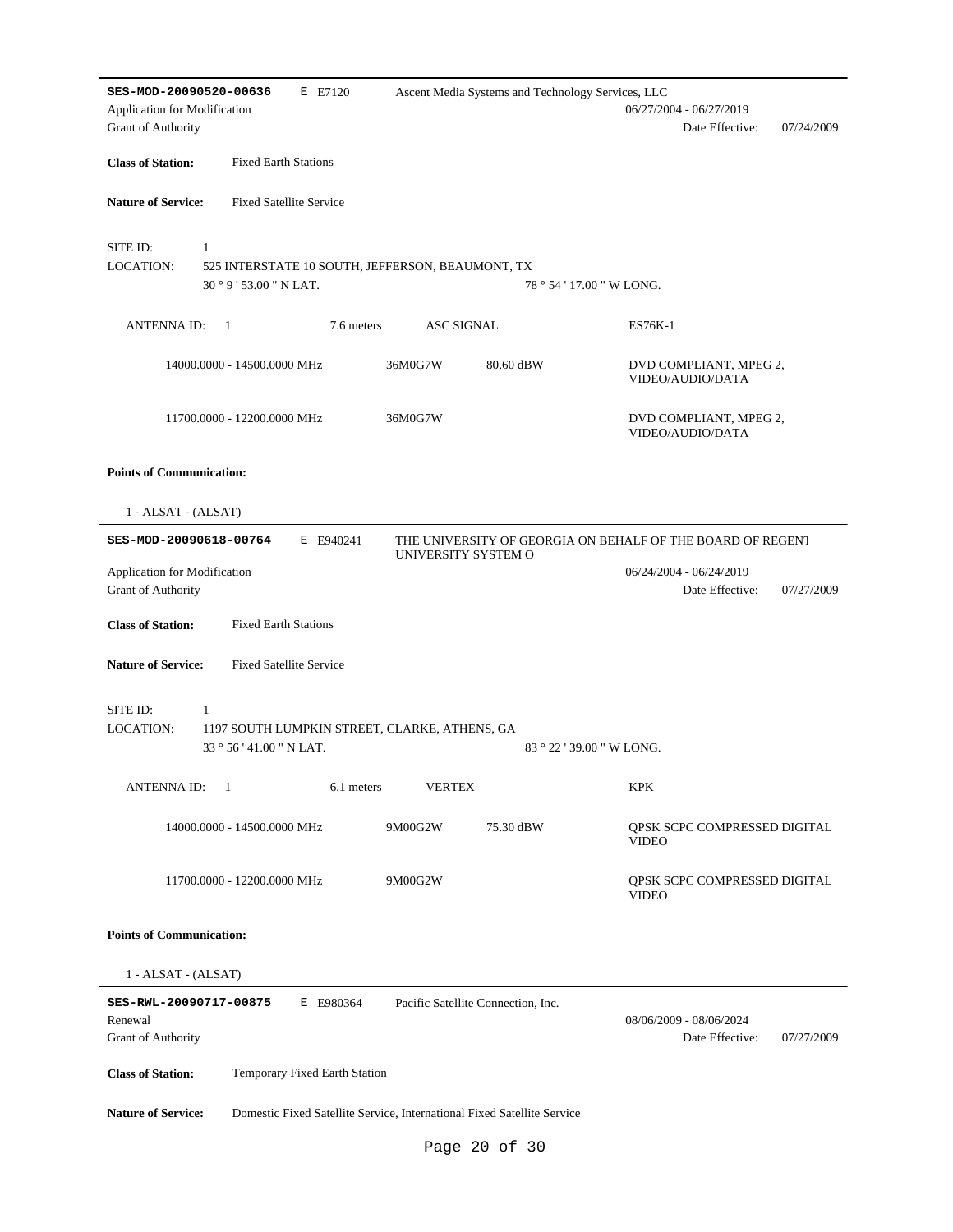| SITE ID:<br>$\mathbf{1}$<br><b>VARIOUS</b><br>LOCATION:                                                                                                            |                                                                         |                                                          |  |  |  |  |  |  |
|--------------------------------------------------------------------------------------------------------------------------------------------------------------------|-------------------------------------------------------------------------|----------------------------------------------------------|--|--|--|--|--|--|
| <b>ANTENNA ID:</b><br>1<br>1.8 meters                                                                                                                              | <b>AVL TECHNOLOGIES</b>                                                 | 1.8 SNG                                                  |  |  |  |  |  |  |
| 14000.0000 - 14500.0000 MHz                                                                                                                                        | 7M70G7F<br>63.00 dBW                                                    | COMPRESSED DIGITAL TV                                    |  |  |  |  |  |  |
| 14000.0000 - 14500.0000 MHz                                                                                                                                        | 16M0G7F<br>66.00 dBW                                                    | COMPRESSED DIGITAL TV                                    |  |  |  |  |  |  |
| 14000.0000 - 14500.0000 MHz                                                                                                                                        | 25M0F3F<br>71.54 dBW                                                    | FREQUENCY MODULATED TV                                   |  |  |  |  |  |  |
| 14000.0000 - 14500.0000 MHz                                                                                                                                        | 36M0F3F<br>71.54 dBW                                                    | FREQUENCY MODULATED TV                                   |  |  |  |  |  |  |
| <b>Points of Communication:</b>                                                                                                                                    |                                                                         |                                                          |  |  |  |  |  |  |
| 1 - ALSAT - (ALSAT)                                                                                                                                                |                                                                         |                                                          |  |  |  |  |  |  |
| 1 - New Skies K - (338.5 E.L.)                                                                                                                                     |                                                                         |                                                          |  |  |  |  |  |  |
| $1 - PAS-1R - (45.0 W.L.)$                                                                                                                                         |                                                                         |                                                          |  |  |  |  |  |  |
| $1 - PAS-3R - (43.0 W.L.)$                                                                                                                                         |                                                                         |                                                          |  |  |  |  |  |  |
| $1 - PAS-4 - (191.0 W.L.)$                                                                                                                                         |                                                                         |                                                          |  |  |  |  |  |  |
| 1 - TELSTAR 11 - (37.5 W.L.)                                                                                                                                       |                                                                         |                                                          |  |  |  |  |  |  |
| E E890933<br>SES-RWL-20090721-00894                                                                                                                                | <b>INTERNATIONAL TELEPORT</b>                                           | MOBILE SATELLITE COMMUNICATIONS, INC. D/B/A PITTSBURGH   |  |  |  |  |  |  |
| Renewal<br>Grant of Authority                                                                                                                                      |                                                                         | 10/06/2009 - 10/06/2024<br>Date Effective:<br>07/27/2009 |  |  |  |  |  |  |
| <b>Class of Station:</b><br><b>Fixed Earth Stations</b>                                                                                                            |                                                                         |                                                          |  |  |  |  |  |  |
| <b>Nature of Service:</b>                                                                                                                                          | Domestic Fixed Satellite Service, International Fixed Satellite Service |                                                          |  |  |  |  |  |  |
| SITE ID:<br>$\mathbf{1}$<br><b>LOCATION:</b><br>201 BROWNTOWN ROAD, WEST MORELAND, NEW KENSINGTON, PA<br>79 ° 45 ' 17.00 " W LONG.<br>$40^{\circ}32'1.00''$ N LAT. |                                                                         |                                                          |  |  |  |  |  |  |
| 9.1 meters<br>ANTENNA ID: 9.1M                                                                                                                                     | ANDREW CORPORATION                                                      | ESA91H-46                                                |  |  |  |  |  |  |
| 5925.0000 - 6425.0000 MHz                                                                                                                                          | 36M0F3F<br>74.90 dBW                                                    |                                                          |  |  |  |  |  |  |
| 3700.0000 - 4200.0000 MHz                                                                                                                                          | 36M0F3F                                                                 |                                                          |  |  |  |  |  |  |
| ANTENNA ID: 4.1M<br>4.1 meters                                                                                                                                     | COMTECH                                                                 | "18"FT OFFSAT                                            |  |  |  |  |  |  |
| 5925.0000 - 6425.0000 MHz                                                                                                                                          | 36M0F8W<br>72.30 dBW                                                    |                                                          |  |  |  |  |  |  |
| 5925.0000 - 6425.0000 MHz                                                                                                                                          | 9M00G7W<br>72.30 dBW                                                    |                                                          |  |  |  |  |  |  |
|                                                                                                                                                                    |                                                                         |                                                          |  |  |  |  |  |  |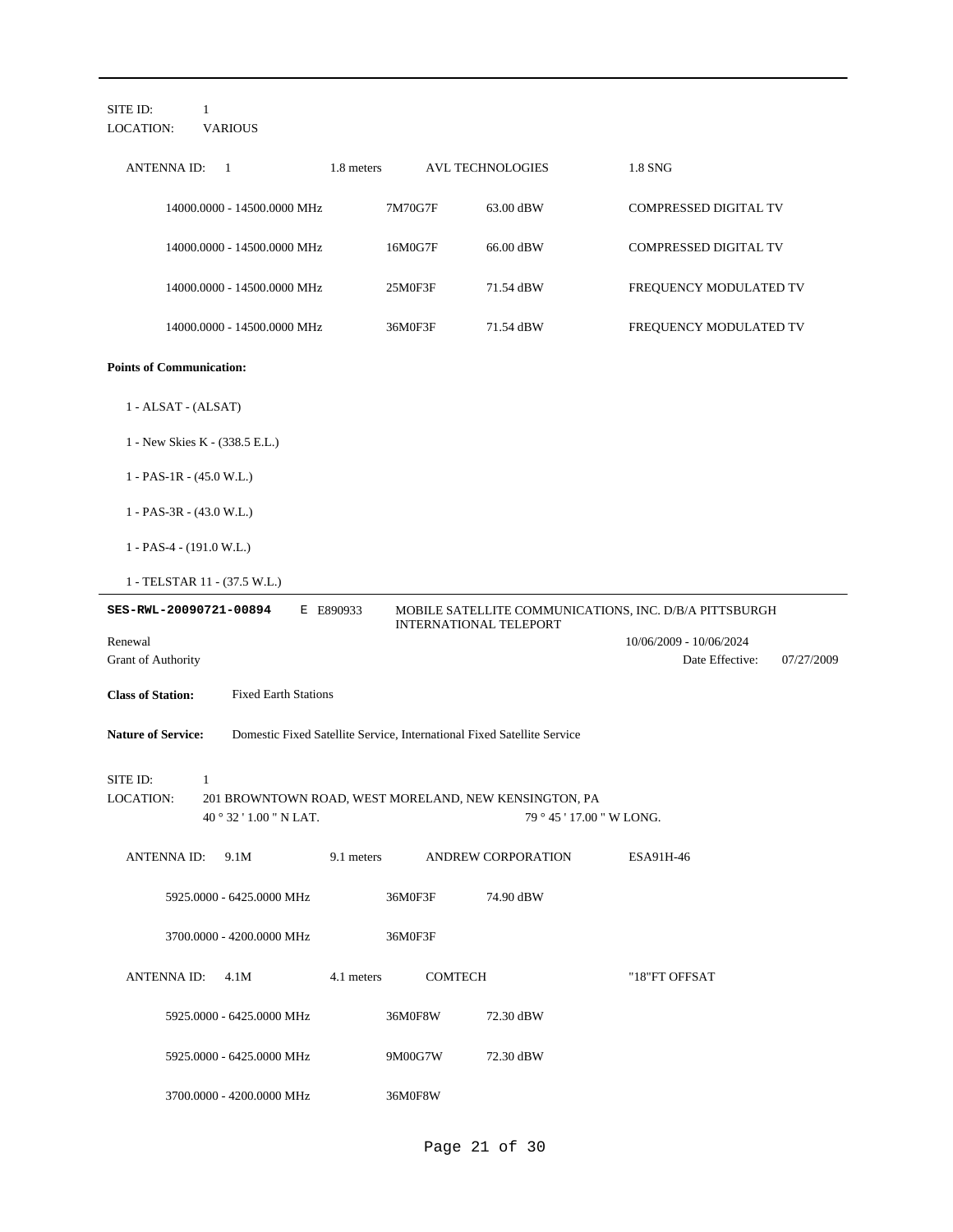| 3700.0000 - 4200.0000 MHz                                                                                         | 9M00G7W                              |                                            |            |
|-------------------------------------------------------------------------------------------------------------------|--------------------------------------|--------------------------------------------|------------|
| <b>ANTENNA ID:</b><br>13M                                                                                         | 13 meters<br>SATCOM TECHNOLOGIES     | 1130C                                      |            |
| 5925.0000 - 6425.0000 MHz                                                                                         | 43K0G7D-<br>53.11 dBW                |                                            |            |
| 5925.0000 - 6425.0000 MHz                                                                                         | 36M0G7D<br>82.34 dBW                 |                                            |            |
| 5925.0000 - 6425.0000 MHz                                                                                         | 36M0F8W<br>82.80 dBW                 |                                            |            |
| 3700.0000 - 4200.0000 MHz                                                                                         | 43K0G7D-                             |                                            |            |
| 3700.0000 - 4200.0000 MHz                                                                                         | 36M0G7D                              |                                            |            |
| 3700.0000 - 4200.0000 MHz                                                                                         | 36M0F8W                              |                                            |            |
| <b>Points of Communication:</b>                                                                                   |                                      |                                            |            |
| 1 - ALSAT - (ALSAT)                                                                                               |                                      |                                            |            |
| 1 - INTELSAT 805 - (304.5 E.L.)                                                                                   |                                      |                                            |            |
| 1 - INTELSAT AOR - (307.0 E.L.)                                                                                   |                                      |                                            |            |
| 1 - INTELSAT AOR - (310.0 E.L.)                                                                                   |                                      |                                            |            |
| 1 - INTELSAT AOR - (319.5 E.L.)                                                                                   |                                      |                                            |            |
| 1 - INTELSAT AOR - (325.5 E.L.)                                                                                   |                                      |                                            |            |
| 1 - INTELSAT AOR - (328.5 E.L.)                                                                                   |                                      |                                            |            |
| 1 - INTELSAT AOR - (328.6 E.L.)                                                                                   |                                      |                                            |            |
| 1 - INTELSAT AOR - (330.5 E.L.)                                                                                   |                                      |                                            |            |
| 1 - INTELSAT AOR - (332.5 E.L.)                                                                                   |                                      |                                            |            |
| 1 - INTELSAT AOR - (335.5 E.L.)                                                                                   |                                      |                                            |            |
| 1 - INTELSAT AOR - (338.7 E.L.)                                                                                   |                                      |                                            |            |
| 1 - INTELSAT AOR - (342.0 E.L.)                                                                                   |                                      |                                            |            |
| SES-RWL-20090721-00895<br>Renewal<br>Grant of Authority                                                           | E E890566<br>GCI Communication Corp. | 08/04/2009 - 08/04/2024<br>Date Effective: | 07/27/2009 |
| <b>Class of Station:</b><br><b>Fixed Earth Stations</b>                                                           |                                      |                                            |            |
| Domestic Fixed Satellite Service<br><b>Nature of Service:</b>                                                     |                                      |                                            |            |
| SITE ID:<br>$\mathbf{1}$<br><b>LOCATION:</b><br>Rt. 4, West Rezenof Drive, KODIAK, AK<br>57 ° 45 ' 36.00 " N LAT. |                                      | 152 ° 30 ' 30.00 " W LONG.                 |            |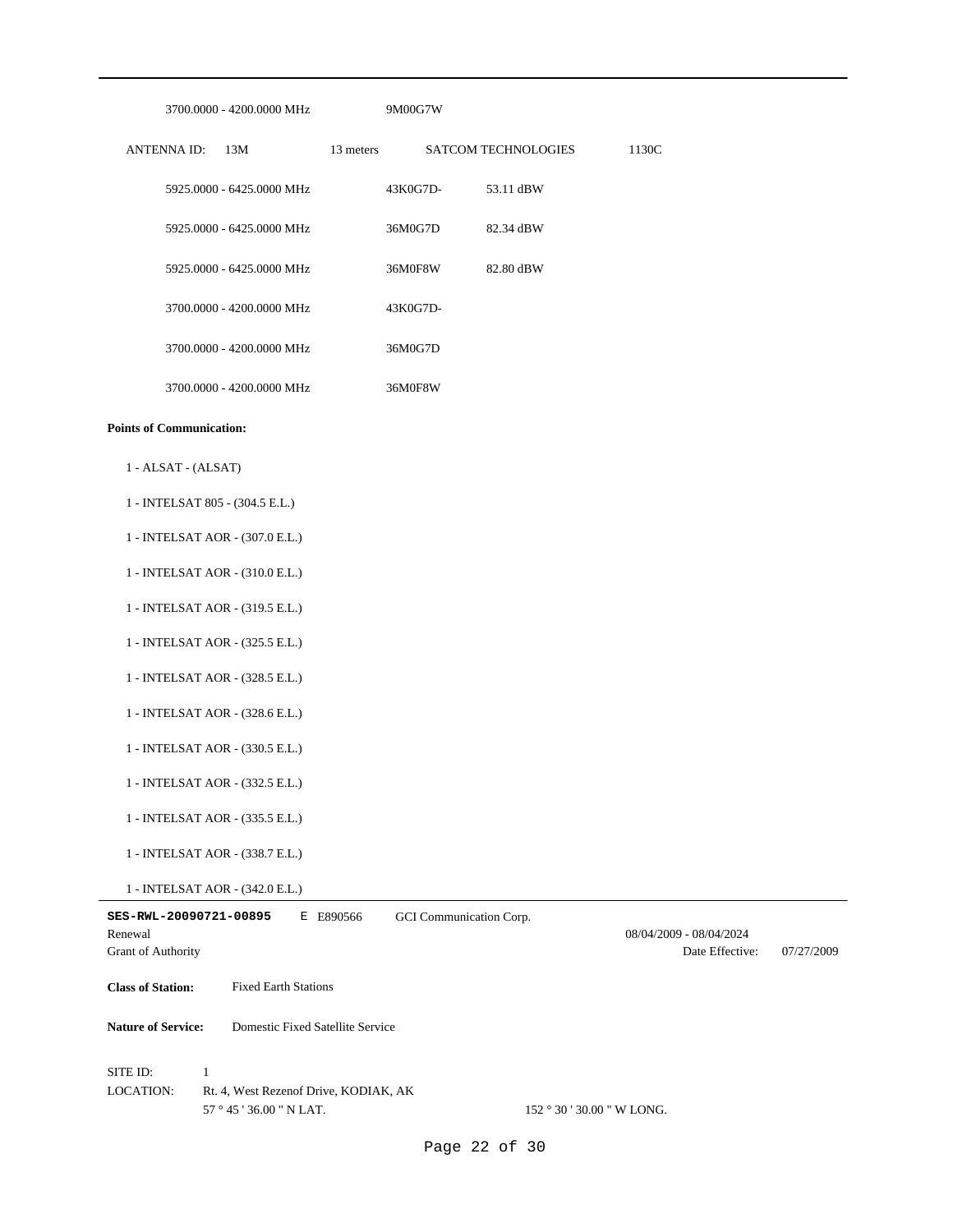| ANTENNA ID: 1 |                           | 9.1 meters | ANDREW CORPORATION | ESA91-46A |
|---------------|---------------------------|------------|--------------------|-----------|
|               | 5925,0000 - 6425,0000 MHz | 1M06F1D    | 63.90 dBW          |           |
|               | 5925,0000 - 6425,0000 MHz | 1M00G7D    | 71.40 dBW          |           |
|               | 5925.0000 - 6425.0000 MHz | 24K0G7D    | 54.30 dBW          |           |
|               | 5925.0000 - 6425.0000 MHz | 36M0F3F    | 76.00 dBW          |           |
|               | 5925.0000 - 6425.0000 MHz | 25K0G7W-   | 67.00 dBW          |           |
|               | 5925.0000 - 6425.0000 MHz | 36M0G7W    | 67.00 dBW          |           |
|               | 5925.0000 - 6425.0000 MHz | 25K0D7W-   | 67.00 dBW          |           |
|               | 5925.0000 - 6425.0000 MHz | 36M0D7W    | 67.00 dBW          |           |
|               | 3700.0000 - 4200.0000 MHz | 1M06F1D    |                    |           |
|               | 3700.0000 - 4200.0000 MHz | 1M00G7D    |                    |           |
|               | 3700.0000 - 4200.0000 MHz | 24K0G7D    |                    |           |
|               | 3700.0000 - 4200.0000 MHz | 36MOF3F    |                    |           |
|               | 3700.0000 - 4200.0000 MHz | 25K0G7W-   |                    |           |
|               | 3700.0000 - 4200.0000 MHz | 36M0G7W    |                    |           |
|               | 3700.0000 - 4200.0000 MHz | 25K0D7W-   |                    |           |
|               | 3700.0000 - 4200.0000 MHz | 36M0D7W    |                    |           |

### **Points of Communication:**

<sup>1 -</sup> ALSAT - (ALSAT)

| SES-RWL-20090721-00896<br>Renewal<br><b>Grant of Authority</b> | Е                           | E890647                          | GCI Communication Corp.                             |                         | 08/11/2009 - 08/11/2024<br>Date Effective: | 07/27/2009 |
|----------------------------------------------------------------|-----------------------------|----------------------------------|-----------------------------------------------------|-------------------------|--------------------------------------------|------------|
| <b>Class of Station:</b>                                       | <b>Fixed Earth Stations</b> |                                  |                                                     |                         |                                            |            |
| <b>Nature of Service:</b>                                      |                             | Domestic Fixed Satellite Service |                                                     |                         |                                            |            |
| SITE ID:<br><b>LOCATION:</b>                                   | 55°22'45.00"N LAT.          |                                  | Mile 3.8, Tongass Highway, KETCHIKAN, KETCHIKAN, AK | $131°43'21.00"$ W LONG. |                                            |            |
| <b>ANTENNAID:</b>                                              |                             | 9.1 meters                       | <b>ANDREW</b>                                       | ESA 91-46               |                                            |            |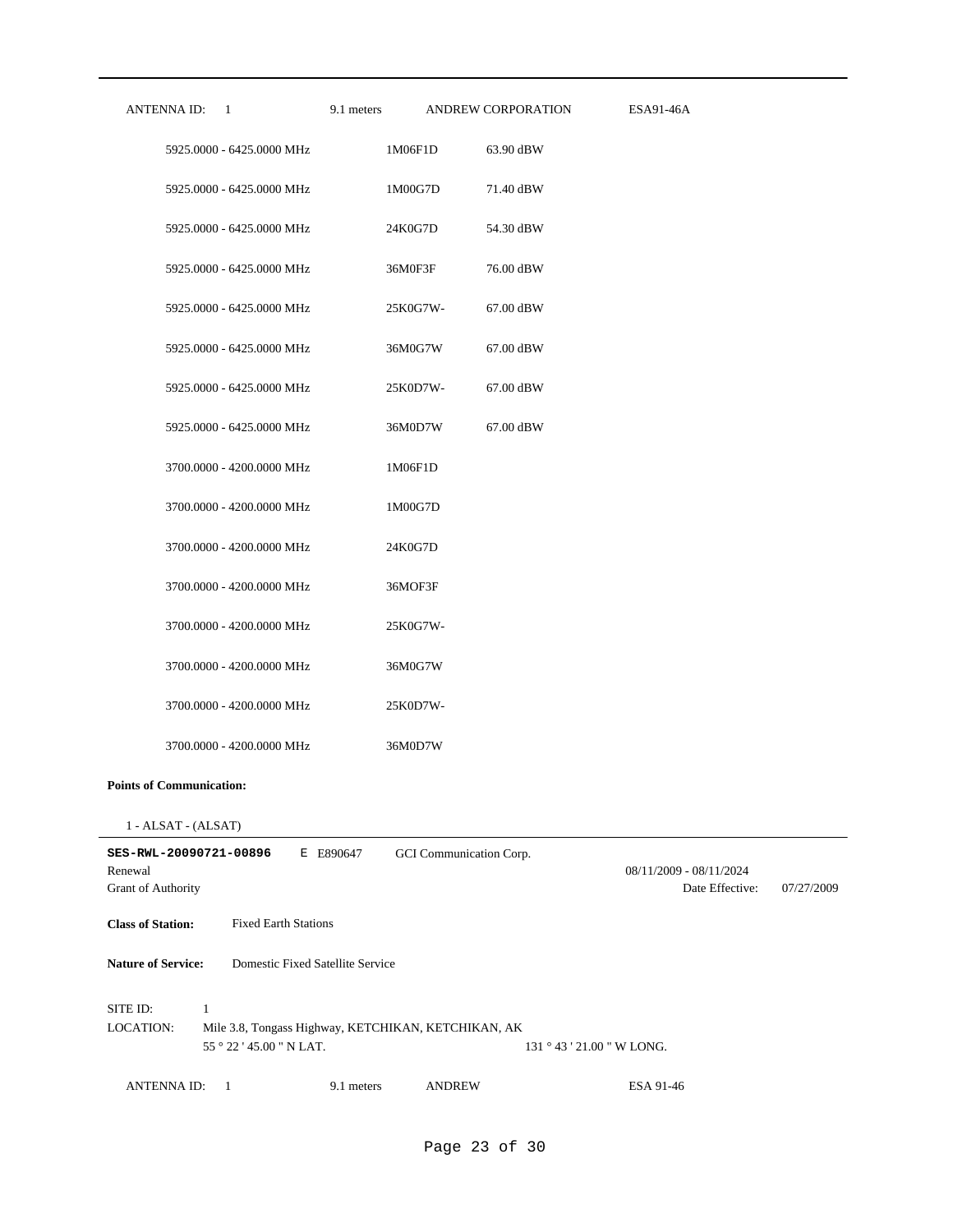| 5925,0000 - 6425,0000 MHz           | 1M06F1D      | 63.70 dBW |                         |            |
|-------------------------------------|--------------|-----------|-------------------------|------------|
| 5925,0000 - 6425,0000 MHz           | 25K0G7W-     | 67.00 dBW |                         |            |
| 5925,0000 - 6425,0000 MHz           | 36M0G7W      | 67.00 dBW |                         |            |
| 5925.0000 - 6425.0000 MHz           | 25K0D7W-     | 67.00 dBW |                         |            |
| 5925,0000 - 6425,0000 MHz           | 36M0D7W      | 67.00 dBW |                         |            |
| 3700.0000 - 4200.0000 MHz           | 1M06F1D      |           |                         |            |
| 3700.0000 - 4200.0000 MHz           | 25K0G7W-     |           |                         |            |
| 3700.0000 - 4200.0000 MHz           | 36M0G7W      |           |                         |            |
| 3700.0000 - 4200.0000 MHz           | 25K0D7W-     |           |                         |            |
| 3700.0000 - 4200.0000 MHz           | 36M0D7W      |           |                         |            |
| <b>Points of Communication:</b>     |              |           |                         |            |
| 1 - ALSAT - (ALSAT)                 |              |           |                         |            |
| E E980183<br>SES-RWL-20090722-00897 | Arqiva, Inc. |           |                         |            |
| Renewal                             |              |           | 08/06/2009 - 08/06/2024 |            |
| Grant of Authority                  |              |           | Date Effective:         | 07/27/2009 |

**Nature of Service:** Fixed Satellite Service

### SITE ID: 1

38 ° 54 ' 21.40 " N LAT. 2025 M STREET, N.W., WASHINGTON, DC LOCATION:

#### 77 ° 2 ' 44.90 " W LONG.

| <b>ANTENNA ID:</b><br>VBSNA1 | 6.3 meters<br><b>VERTEX</b> |           | 6.3 KXK             |
|------------------------------|-----------------------------|-----------|---------------------|
| 14000.0000 - 14500.0000 MHz  | 27M0F3F                     | 70.30 dBW | ANALOG VIDEO        |
| 14000.0000 - 14500.0000 MHz  | 7M00G1F                     | 75.73 dBW | DIGITAL VIDEO       |
| 11700.0000 - 12200.0000 MHz  | 27M0F3F                     |           | <b>ANALOG VIDEO</b> |
| 11700.0000 - 12200.0000 MHz  | 7M00G1F                     |           | DIGITAL VIDEO       |
| 11450.0000 - 12200.0000 MHz  | 27M0F3F                     |           | ANALOG VIDEO        |
| 11450.0000 - 12200.0000 MHz  | 7M00G1F                     |           | DIGITAL VIDEO       |
| 10950.0000 - 11200.0000 MHz  | 27M0F3F                     |           | <b>ANALOG VIDEO</b> |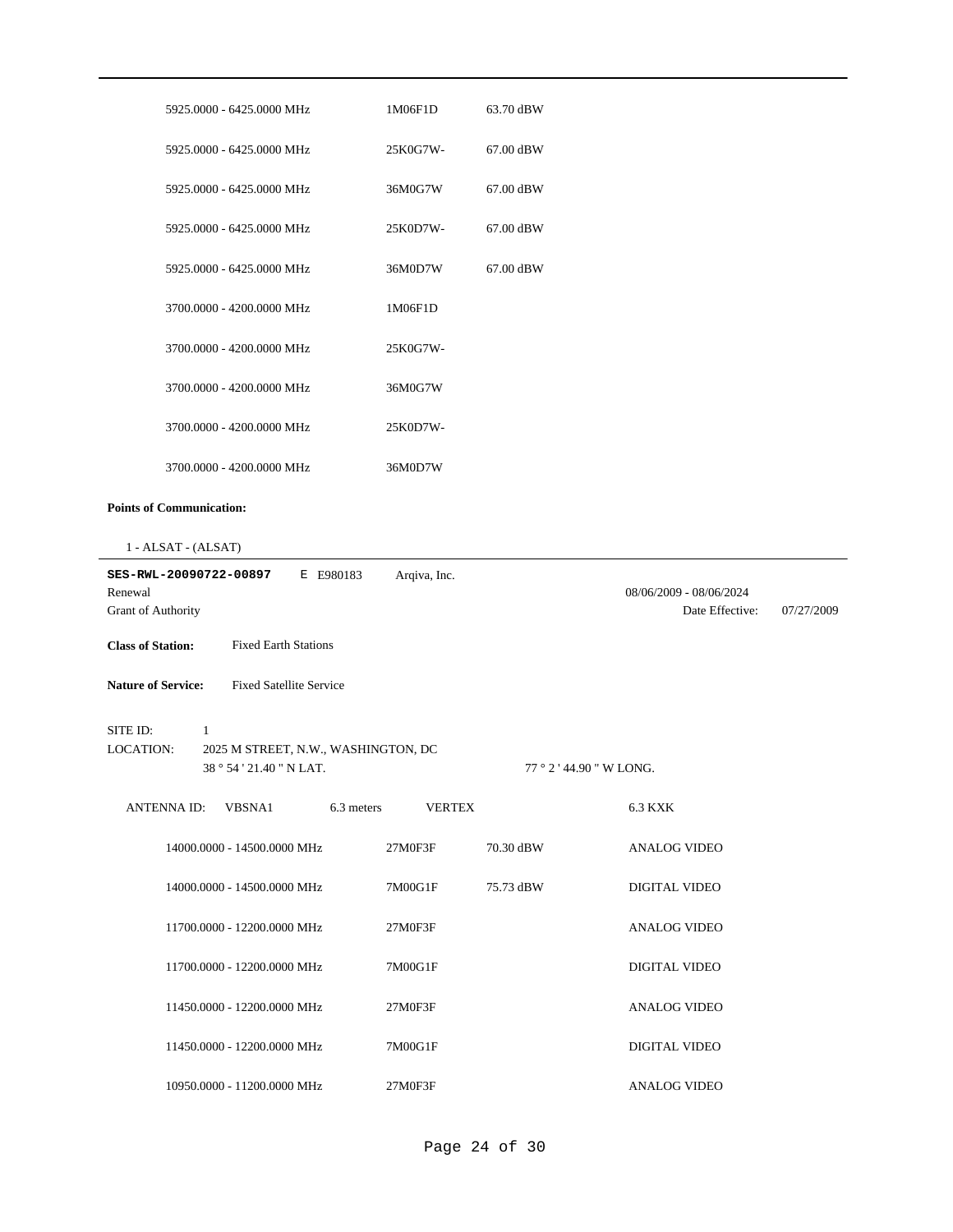| 10950.0000 - 11200.0000 MHz | 7M00G1F                             |           | DIGITAL VIDEO             |
|-----------------------------|-------------------------------------|-----------|---------------------------|
| <b>ANTENNAID:</b><br>VBSNA2 | 4.8 meters<br><b>VERTEX</b>         |           | <b>4.8 KPK</b>            |
| 14000.0000 - 14500.0000 MHz | 27M0F3F                             | 67.90 dBW | <b>ANALOG VIDEO</b>       |
| 14000.0000 - 14500.0000 MHz | 27M0F3F                             | 73.33 dBW | <b>ANALOG VIDEO</b>       |
| 13750.0000 - 14000.0000 MHz | 27M0F3F                             | 79.70 dBW | <b>ANALOG VIDEO</b>       |
| 13750.0000 - 14000.0000 MHz | 7M00G1F                             | 73.70 dBW | <b>DIGITAL VIDEO</b>      |
| 11700.0000 - 12200.0000 MHz | 27M0F3F                             |           | <b>ANALOG VIDEO</b>       |
| 11700.0000 - 12200.0000 MHz | 7M00G1F                             |           | DIGITAL VIDEO             |
| 11700.0000 - 12200.0000 MHz | 27M0F3F                             |           | <b>ANALOG VIDEO</b>       |
| 11700.0000 - 12200.0000 MHz | 7M00G1F                             |           | DIGITAL VIDEO             |
| 11450.0000 - 12200.0000 MHz | 7M00G1F                             |           | <b>DIGITAL VIDEO</b>      |
| 11450.0000 - 12200.0000 MHz | 27M0F3F                             |           | <b>ANALOG VIDEO</b>       |
| 10950.0000 - 11200.0000 MHz | 7M00G1F                             |           | DIGITAL VIDEO             |
| 10950.0000 - 11200.0000 MHz | 27M0F3F                             |           | <b>ANALOG VIDEO</b>       |
| ANTENNA ID:<br>VBSNA3       | 2.4 meters<br><b>CHANNEL MASTER</b> |           | 244                       |
| 14000.0000 - 14500.0000 MHz | 9M00G7W                             | 66.50 dBW | DIGITAL, Compressed Video |
| 14000.0000 - 14500.0000 MHz | 72K0G7D                             | 47.80 dBW | DIGITAL, Data             |
| 14000.0000 - 14500.0000 MHz | 143KG7D                             | 50.80 dBW | DIGITAL, Data             |
| 11700.0000 - 12200.0000 MHz | 9M00G7W                             |           | DIGITAL, Compressed Video |
| 11700.0000 - 12200.0000 MHz | 72K0G7D                             |           | DIGITAL, Data             |
| 11700.0000 - 12200.0000 MHz | 143KG7D                             |           | DIGITAL, Data             |

## **Points of Communication:**

- 1 ALSAT (ALSAT)
- 1 ANIK E1 (118.7 W.L.)
- 1 ANIK E2 (111.1 W.L)
- 1 EUTELSAT AB-2 (8.0 W.L.)
- 1 EUTELSAT II-F-2 (12.5 W.L.)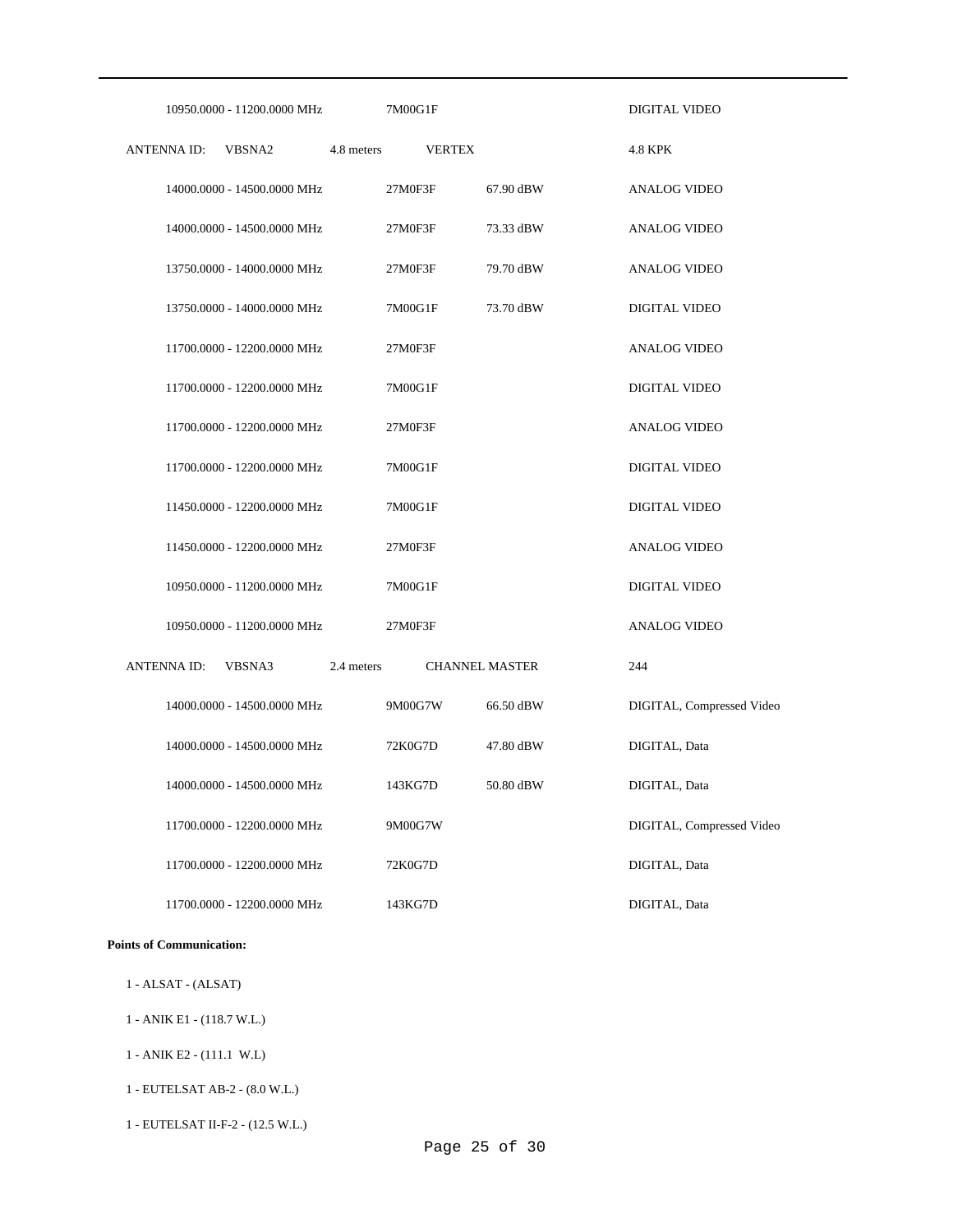|  | 1 - New Skies K - (338.5 E.L.) |  |  |  |  |  |  |
|--|--------------------------------|--|--|--|--|--|--|
|--|--------------------------------|--|--|--|--|--|--|

1 - PAS-1R - (45.0 W.L.)

1 - PAS-3R - (43.0 W.L.)

1 - TELSTAR 11 - (37.5 W.L.)

| SES-RWL-20090722-00900<br>E E990062<br>Tribune Television Northwest, Inc., Debtor-In-Possession     |                                                          |
|-----------------------------------------------------------------------------------------------------|----------------------------------------------------------|
| Renewal                                                                                             | 08/20/2009 - 08/20/2024                                  |
| <b>Grant of Authority</b>                                                                           | Date Effective:<br>07/27/2009                            |
| <b>Class of Station:</b><br>Temporary Fixed Earth Station                                           |                                                          |
| <b>Nature of Service:</b><br>Domestic Fixed Satellite Service                                       |                                                          |
| SITE ID:<br>1<br>LOCATION:<br>WASHINGTON, OREGON AND IDAHO, VARIOUS                                 |                                                          |
| <b>ANTENNAID:</b><br>$\overline{1}$<br>2.4 meters<br><b>ANDREW</b>                                  | <b>LOW PROFILE</b>                                       |
| 36M0G8F<br>14000.0000 - 14500.0000 MHz<br>67.50 dBW                                                 | QPSK, TELEVISION AND DATA                                |
| 11700.0000 - 12200.0000 MHz                                                                         |                                                          |
| <b>Points of Communication:</b>                                                                     |                                                          |
| 1 - ALSAT - (ALSAT)                                                                                 |                                                          |
| SES-RWL-20090722-00903<br>E E890834<br>Cable News Network LP, LLLP                                  |                                                          |
| Renewal                                                                                             | 10/20/2009 - 10/20/2024                                  |
| Grant of Authority                                                                                  | Date Effective:<br>07/27/2009                            |
| <b>Class of Station:</b><br>Temporary Fixed Earth Station                                           |                                                          |
| <b>Nature of Service:</b><br>Domestic Fixed Satellite Service                                       |                                                          |
| SITE ID:<br>1                                                                                       |                                                          |
| <b>VARIOUS</b><br>LOCATION:                                                                         |                                                          |
| <b>ANTENNA ID:</b><br>2.4 meters<br><b>VERTEX</b><br>$\overline{1}$                                 | FLY K                                                    |
| 14000.0000 - 14500.0000 MHz<br>36M0F8W<br>75.00 dBW                                                 |                                                          |
| <b>Points of Communication:</b>                                                                     |                                                          |
| 1 - ALSAT - (ALSAT)                                                                                 |                                                          |
| SES-RWL-20090722-00904<br>E E890836<br>Cable News Network LP, LLLP<br>Renewal<br>Grant of Authority | 10/20/2009 - 10/20/2024<br>Date Effective:<br>07/27/2009 |
| <b>Class of Station:</b><br>Temporary Fixed Earth Station                                           |                                                          |
| Domestic Fixed Satellite Service<br><b>Nature of Service:</b>                                       |                                                          |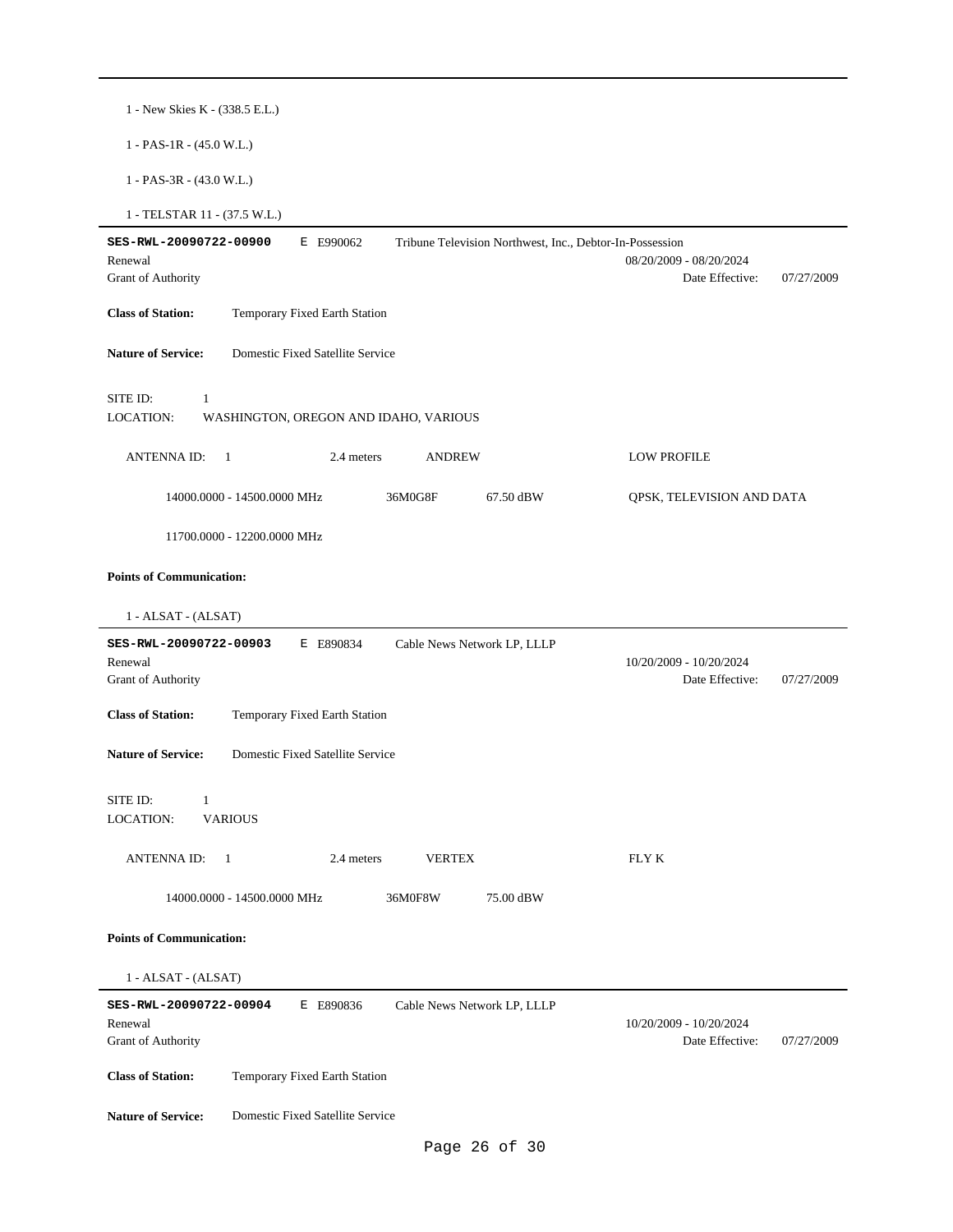| SITE ID:<br>$\mathbf{1}$<br><b>LOCATION:</b><br><b>VARIOUS</b>                                                                       |                                                                                                            |  |  |  |
|--------------------------------------------------------------------------------------------------------------------------------------|------------------------------------------------------------------------------------------------------------|--|--|--|
| <b>ANTENNAID:</b><br>2.4 meters<br><b>AVL TECHNOLOGY</b><br>-1                                                                       | 2400K USA                                                                                                  |  |  |  |
| 14000.0000 - 14500.0000 MHz<br>36M0G7W<br>76.62 dBW                                                                                  | ONE WIDEAND FREQUENCY 36MHZ<br>FREQ. MOD VIDEO CARRIER WITH<br>ASSOC. AUDIO AND ATIS<br><b>SUBCARRIERS</b> |  |  |  |
| <b>Points of Communication:</b>                                                                                                      |                                                                                                            |  |  |  |
| 1 - ALSAT - (ALSAT)                                                                                                                  |                                                                                                            |  |  |  |
| SES-RWL-20090723-00909<br>E E990282<br>Cable News Network LP, LLLP<br>Renewal<br>Grant of Authority                                  | 10/15/2009 - 10/15/2024<br>Date Effective:<br>07/27/2009                                                   |  |  |  |
| <b>Fixed Earth Stations</b><br><b>Class of Station:</b>                                                                              |                                                                                                            |  |  |  |
| <b>Nature of Service:</b><br>Direct Broadcast Satellite Service                                                                      |                                                                                                            |  |  |  |
| SITE ID:<br>-1<br><b>LOCATION:</b><br>1050 TECHWOOD DRIVE, ATLANTA, GA<br>33 ° 47 ' 1.00 " N LAT.<br>84 ° 23 ' 40.00 " W LONG.       |                                                                                                            |  |  |  |
| <b>ANTENNAID:</b><br>KU 5<br>4.5 meters<br><b>SCIENTIFIC ATLANTA</b>                                                                 | 8345                                                                                                       |  |  |  |
| 14000.0000 - 14500.0000 MHz<br>36M0F9F<br>73.00 dBW                                                                                  | QPSK DIGITAL VIDEO                                                                                         |  |  |  |
| 11700.0000 - 12200.0000 MHz<br>36M0F9F                                                                                               | QPSK DIGITAL VIDEO                                                                                         |  |  |  |
| <b>Points of Communication:</b>                                                                                                      |                                                                                                            |  |  |  |
| $1 - ALSAT - (ALSAT)$                                                                                                                |                                                                                                            |  |  |  |
| SES-STA-20090130-00113<br>E E020233<br>EchoStar Corporation<br>Special Temporary Authority<br>Grant of Authority                     | Date Effective:<br>07/22/2009                                                                              |  |  |  |
| <b>Class of Station:</b>                                                                                                             |                                                                                                            |  |  |  |
| Special temporary authority is GRANTED with conditions for a period of 180 days beginning July 22, 2009 and ending January 17, 2010. |                                                                                                            |  |  |  |
| <b>Points of Communication:</b>                                                                                                      |                                                                                                            |  |  |  |
| SES-STA-20090130-00114<br>E E980118<br>EchoStar Corporation<br>Special Temporary Authority<br>Grant of Authority                     | Date Effective:<br>07/22/2009                                                                              |  |  |  |
| <b>Class of Station:</b>                                                                                                             |                                                                                                            |  |  |  |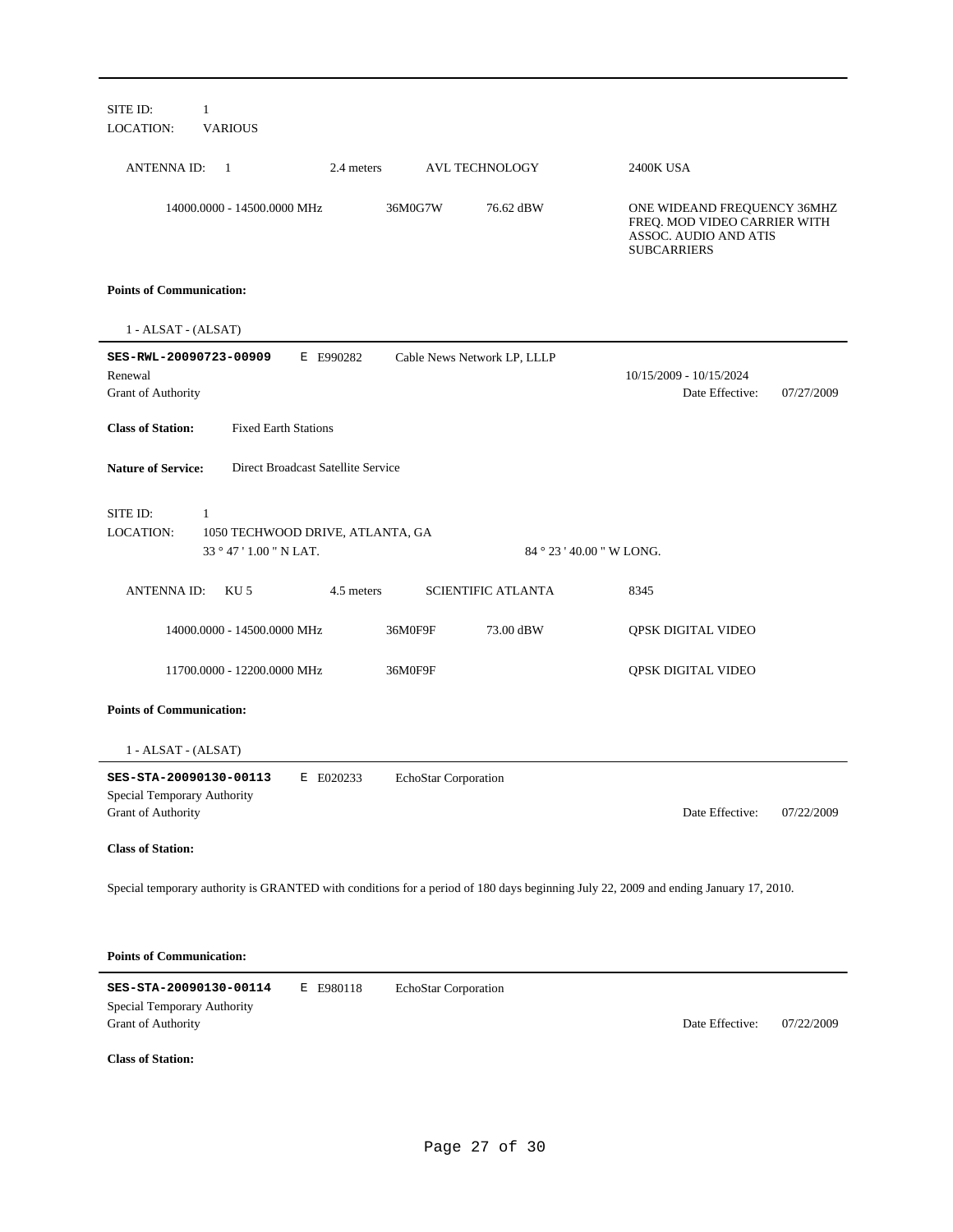Special temporary authority is GRANTED with conditions for a period of 180 days beginning July 22, 2009 and ending January 17, 2010.

| <b>Points of Communication:</b>                                                    |           |                                                                                                                                            |                 |            |
|------------------------------------------------------------------------------------|-----------|--------------------------------------------------------------------------------------------------------------------------------------------|-----------------|------------|
| SES-STA-20090130-00115<br>Special Temporary Authority<br><b>Grant of Authority</b> | E E080058 | EchoStar Corporation                                                                                                                       | Date Effective: | 07/22/2009 |
| <b>Class of Station:</b>                                                           |           |                                                                                                                                            |                 |            |
|                                                                                    |           | Special temporary authority is GRANTED with conditions for a period of 180 days beginning July 22, 2009 and ending January 17, 2010.       |                 |            |
| <b>Points of Communication:</b>                                                    |           |                                                                                                                                            |                 |            |
| SES-STA-20090708-00846<br>Special Temporary Authority<br>Grant of Authority        | E E020233 | EchoStar Corporation                                                                                                                       | Date Effective: | 07/22/2009 |
| <b>Class of Station:</b>                                                           |           |                                                                                                                                            |                 |            |
| 9, 2009.                                                                           |           | Extension of special temporary authority is GRANTED with conditions for an additional 60 days beginning July 12, 2009 and ending September |                 |            |
| <b>Points of Communication:</b>                                                    |           |                                                                                                                                            |                 |            |
| SES-STA-20090708-00847<br>Special Temporary Authority<br>Grant of Authority        | E E980118 | EchoStar Corporation                                                                                                                       | Date Effective: | 07/22/2009 |
| <b>Class of Station:</b>                                                           |           |                                                                                                                                            |                 |            |
| 9, 2009.                                                                           |           | Extension of special temporary authority is GRANTED with conditions for an additional 60 days beginning July 12, 2009 and ending September |                 |            |
| <b>Points of Communication:</b>                                                    |           |                                                                                                                                            |                 |            |
| SES-STA-20090717-00874<br>Special Temporary Authority<br><b>Grant of Authority</b> | E E090086 | VSAT Systems, LLC                                                                                                                          | Date Effective: | 07/24/2009 |
| <b>Class of Station:</b>                                                           |           |                                                                                                                                            |                 |            |
| 21, 2009.                                                                          |           | Extension of special temporary authority is GRANTED with condition for an additional 60 days beginning July 24, 2009 and ending September  |                 |            |
| <b>Points of Communication:</b>                                                    |           |                                                                                                                                            |                 |            |
| SES-STA-20090721-00888<br>Special Temporary Authority<br>Withdrawn                 | E         | Uplynx Inc.                                                                                                                                | Date Effective: | 07/23/2009 |

**Class of Station:**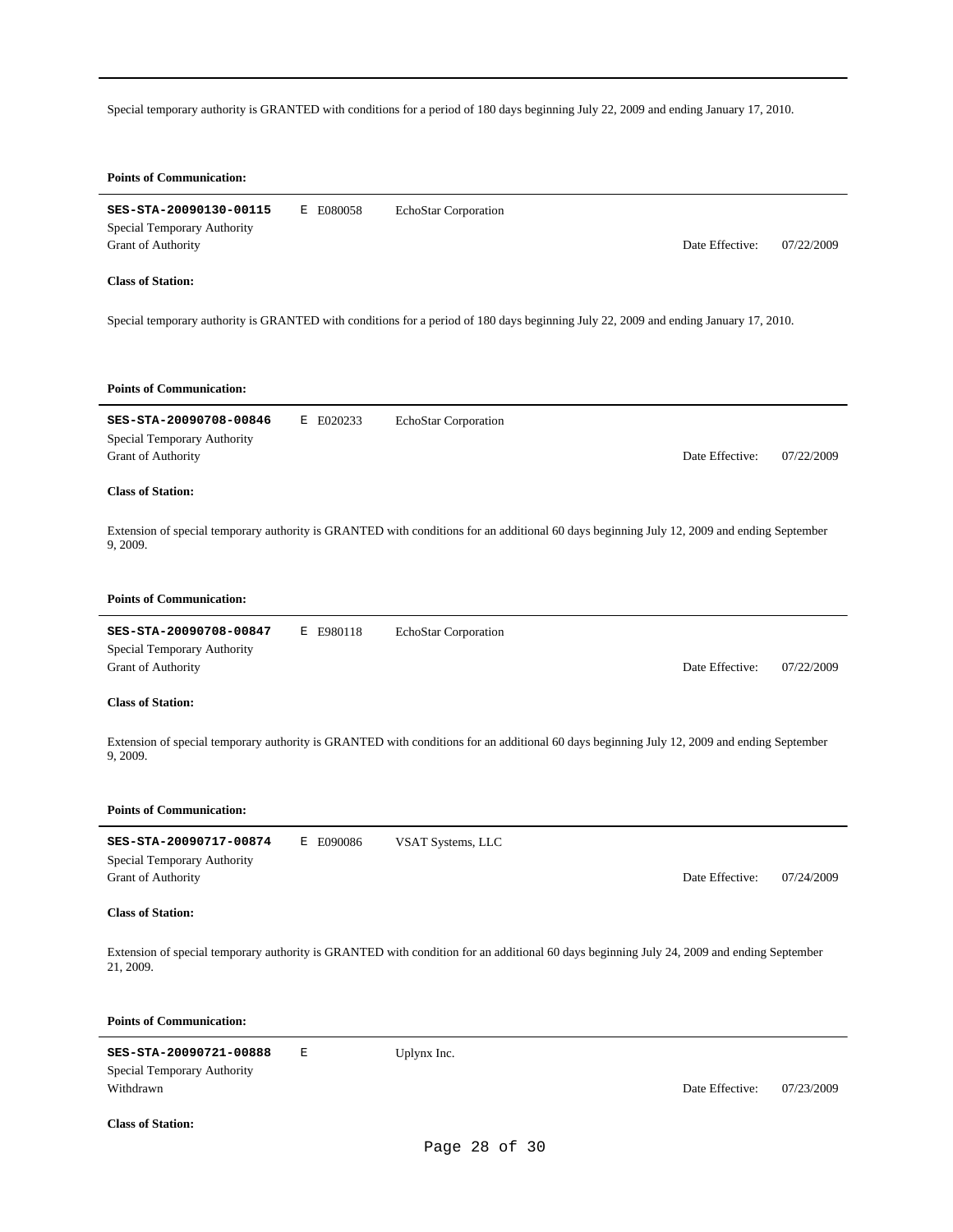| <b>Points of Communication:</b>                                                                                                               |                 |            |
|-----------------------------------------------------------------------------------------------------------------------------------------------|-----------------|------------|
| SES-STA-20090721-00889<br>E E000166<br>HNS License Sub, LLC<br>Special Temporary Authority<br>Grant of Authority                              | Date Effective: | 07/24/2009 |
| <b>Class of Station:</b>                                                                                                                      |                 |            |
| Extension of special temporary authority is GRANTED for an additional 60 days beginning July 22, 2009 and ending September 20, 2009.          |                 |            |
| <b>Points of Communication:</b>                                                                                                               |                 |            |
| SES-STA-20090722-00899<br>Е<br>KVH Industries, Inc.<br>Special Temporary Authority<br>Grant of Authority                                      | Date Effective: | 07/24/2009 |
| <b>Class of Station:</b>                                                                                                                      |                 |            |
| Extension of special temporary authority is GRANTED for an additional 60 days beginning July 27, 2009 and ending September 21, 2009.          |                 |            |
| <b>Points of Communication:</b>                                                                                                               |                 |            |
| SES-STA-20090722-00902<br>E E070085<br>KVH Industries, Inc.<br>Special Temporary Authority<br>Grant of Authority                              | Date Effective: | 07/24/2009 |
| <b>Class of Station:</b>                                                                                                                      |                 |            |
| Extension of special temporary authority is GRANTED for an additional 60 days beginning July 27, 2009 and ending September 21, 2009.          |                 |            |
| <b>Points of Communication:</b>                                                                                                               |                 |            |
| SES-STA-20090723-00910<br>E E090080<br><b>Marshall Communications</b><br>Special Temporary Authority                                          |                 |            |
| <b>Grant of Authority</b>                                                                                                                     | Date Effective: | 07/24/2009 |
| <b>Class of Station:</b>                                                                                                                      |                 |            |
| Special temporary authority is GRANTED for a period of 30 days beginning July 25, 2009 and ending Septermber 23, 2009.                        |                 |            |
| <b>Points of Communication:</b>                                                                                                               |                 |            |
| SES-STA-20090723-00911<br>Freedom Broadcasting of Michigan Licensee, L.L.C.<br>E E990157<br>Special Temporary Authority<br>Grant of Authority | Date Effective: | 07/24/2009 |
| <b>Class of Station:</b>                                                                                                                      |                 |            |
| Special temporary authority is GRANTED with condition for a period of 30 days beginning July 24, 2009 and ending August 22, 2009.             |                 |            |

# **Points of Communication:**